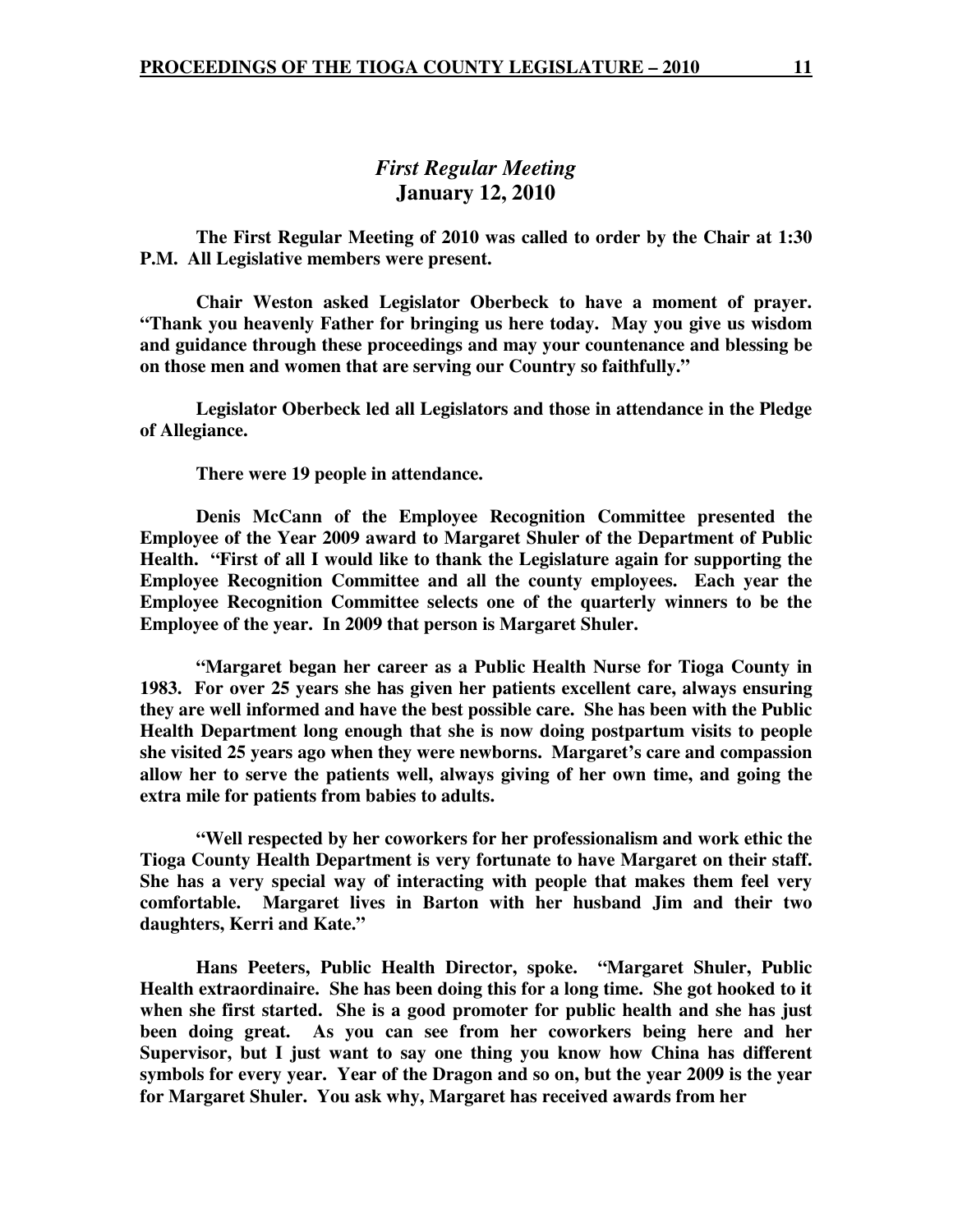**coworkers up to the State Health Department. Margaret received the team member of the quarter for 2009 from the Health Department. She received Employee of the Quarter from the County Recognition Committee. She got the public health honor award from the State Health Department. This award is given to people who champion public health. She is a promoter of public health ever since she had the chance and now she is receiving another award and that is the Employee of the Year for 2009.** 

 **"I want to thank the Committee for granting her this award and I also want to thank the Legislature for also honoring her today. Congratulations Margaret."** 

 **Margaret Shuler spoke. "I am kind of overwhelmed. I just like doing what I do and I work with an absolutely incredible team, and this year has tested us to the max with all our H1N1 clinics. We are a very small department and you would swear we all had been cloned because we have been everywhere. We have learned to haul stuff, get it together, set it up in a short time, and get the work done and be out, and I am just so grateful to my Supervisor and my coworkers. This is a great County to work in. I do love public health and I love being able to help people stay healthier, and I think in the long run I am also one of the most frugal people you will ever meet and I believe in saving dollars. If people can be healthy and it can save us money as a County I am all for it.** 

 **"This job was made for me and I could not be accepting this today if I could not acknowledge my wonderful coworkers that are just unbelievable to work with. We have just all chipped in and nobody complains, and we just get the job done and I am pretty amazed we have been able to accomplish what we have with our very small team. I really think we are a department and a County of the year because I am one person and behind every one person that gets an award are actually a very small number in my department that are doing all the same work I am. I really feel it is a group effort. Thank you very much."** 

 **Marilyn Reynolds, Public Health Supervisor, spoke. "I just want to say to Margaret it really is a privilege to be working together and our whole team as Margaret says, we are small but we have accomplished a lot. Margaret is a perfect example of what public health is and what a nurse can be."**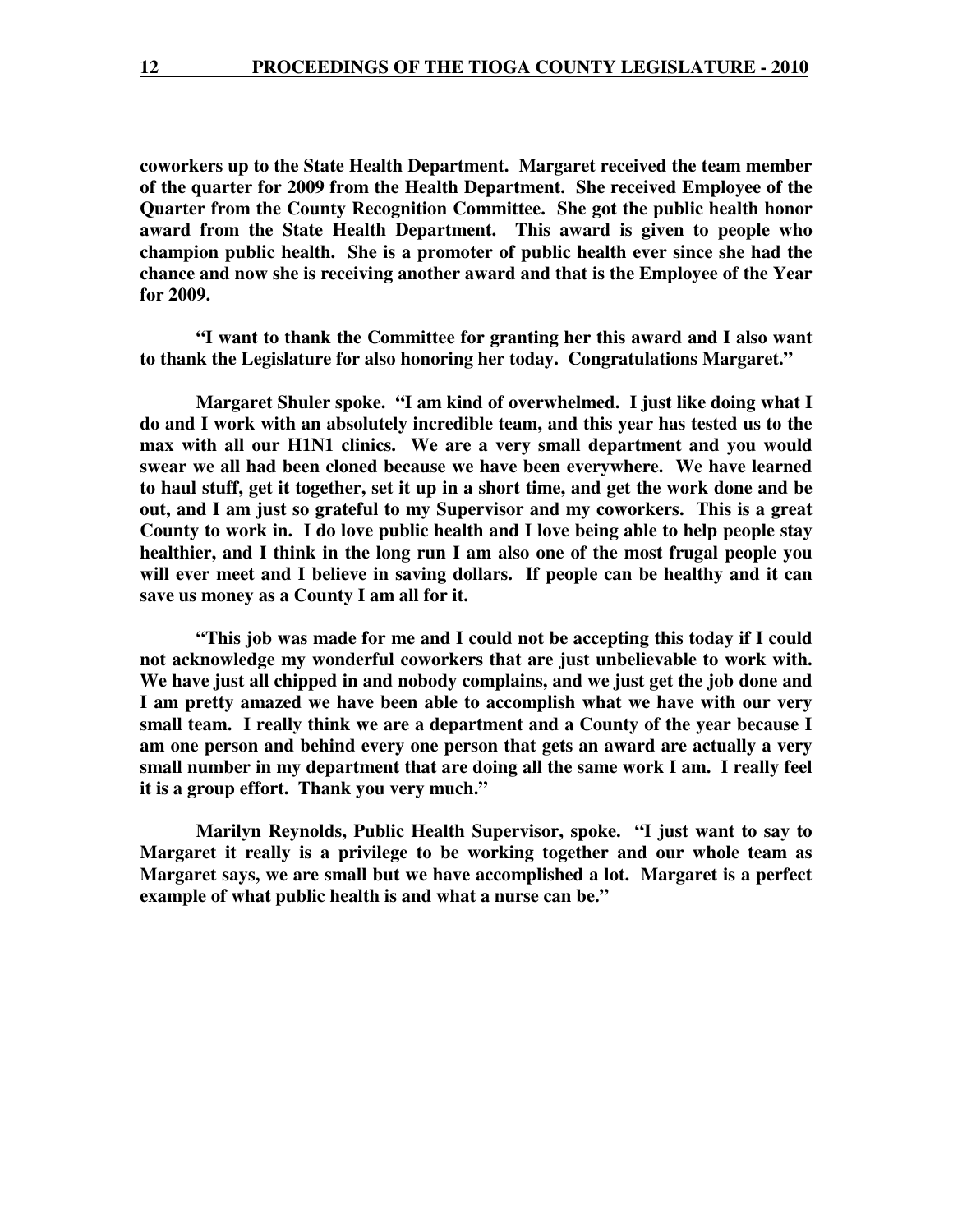**Chair Weston noted the following recognition resolution:** 

| <b>REFERRING TO:</b>        | <b>ADMINISTRATIVE COMMITTEE</b>                                                                                         |
|-----------------------------|-------------------------------------------------------------------------------------------------------------------------|
| <b>RESOLUTION NO. 13-10</b> | <b>RESOLUTION RECOGNIZING</b><br><b>CINDA LOU GOODRICH'S 13 YEARS OF</b><br>DEDICATED SERVICE TO TIOGA<br><i>COUNTY</i> |

 **Adoption moved unanimously, seconded unanimously.** 

**WHEREAS: Cinda L. Goodrich was appointed Deputy Commissioner of Board of Elections on 12/16/96; appointed Commissioner on 1/1/06; and** 

**WHEREAS: Cinda L. Goodrich has been dedicated and loyal in the performance of her duties and responsibilities during the past 13 years to Tioga County, thereby earning the respect of her colleagues and peers throughout Tioga County; and** 

**WHEREAS: Cinda L. Goodrich is retiring from the Board of Elections on January 16, 2010; therefore be it** 

**RESOLVED: That the Tioga County Legislature, on its own behalf, as well as on behalf of the citizens of Tioga County, express sincere gratitude to Cinda L. Goodrich for her 13 years of dedicated and loyal service to the residents of Tioga County; and be it further** 

**RESOLVED: That this resolution be spread upon the minutes of this meeting and a certified copy be presented to this outstanding employee, Cinda L. Goodrich** 

#### **CARRIED UNANIMOUSLY**

 **Legislator Huttleston presented the following recognition resolution on Linda Cook to Hans Peeters, Public Health Director, in Linda's absence.** 

| <b>REFERRED TO:</b>         | <b>HEALTH &amp; HUMAN SERVICES COMMITTEE</b>                        |
|-----------------------------|---------------------------------------------------------------------|
| <b>RESOLUTION NO. 14-10</b> | <b>RESOLUTION RECOGNIZING</b><br>LINDA COOK'S 25 YEARS OF DEDICATED |
|                             | SERVICE TO TIOGA COUNTY                                             |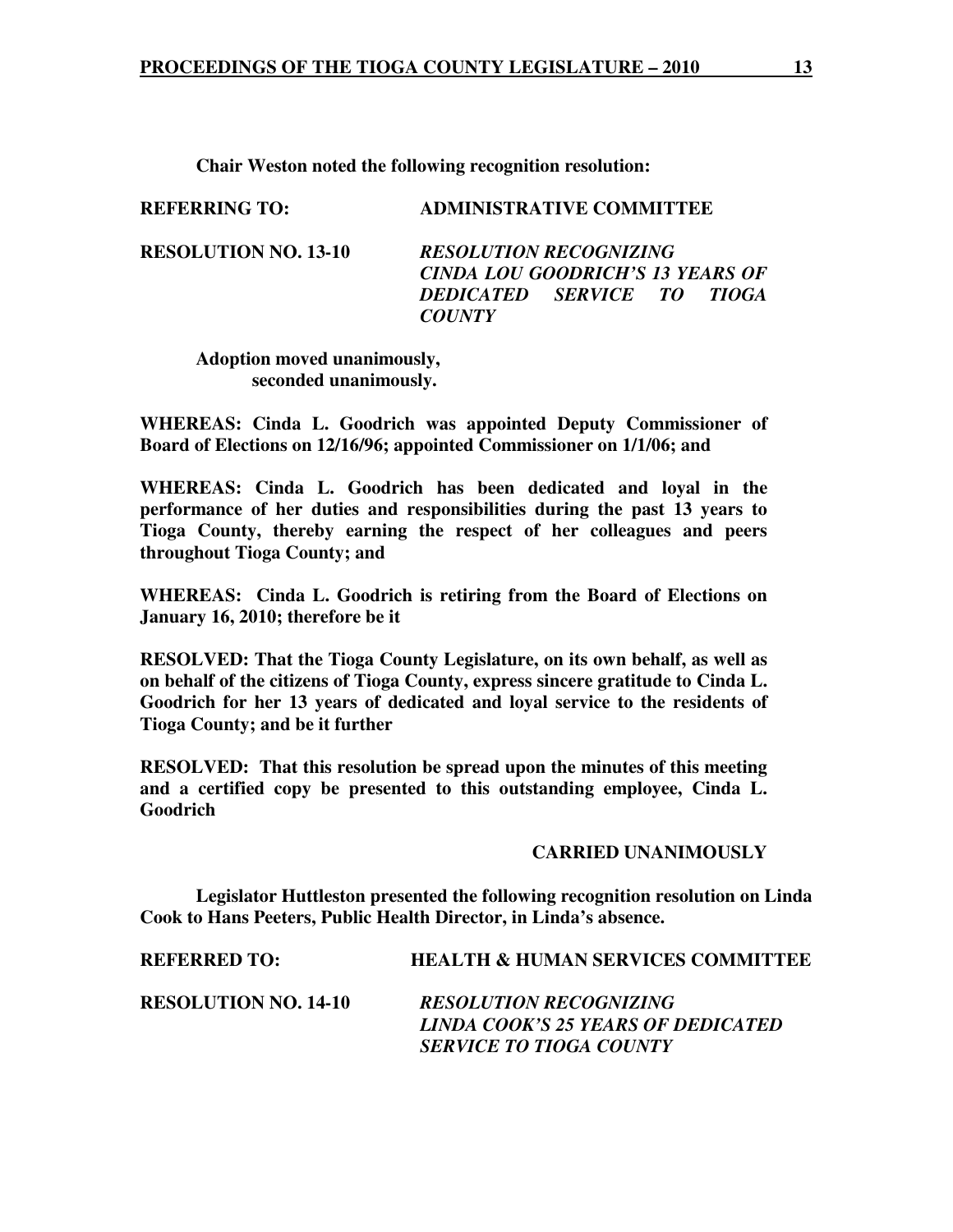**Adoption moved unanimously, seconded unanimously.** 

**WHEREAS: Linda Cook was appointed to the position of Typist on January 1, 1985; promoted to Senior Typist on January 10, 1994, the position she still holds; and** 

**WHEREAS: Linda Cook has been dedicated, loyal and professional in the performance of her duties and responsibilities during the past 25 years to the Public Health Department. She has earned the respect of her colleagues and peers throughout Tioga County; and** 

**WHEREAS: Ms. Cook will retire on January 30, 2010; therefore be it** 

**RESOLVED: That the Tioga County Legislature, on its own behalf, as well as on behalf of the citizens of Tioga County, express sincere gratitude to Linda Cook for her over 25 years of dedicated and loyal service to the residents of Tioga County; and be it further** 

**RESOLVED: That this resolution be spread upon the minutes of this meeting and a certified copy be presented to this outstanding employee, Linda Cook.** 

#### **CARRIED UNANIMOUSLY**

 **Hans Peeters, Public Health Director, spoke. I want to thank the Legislature for this resolution for her term of service. You could not ask for a more detailed person and that is a good thing because she works in accounting. She does some of the contracts that I have to sign. There is not a thing that she does not catch before it gets to me. She is a great employee. I am going to miss her a lot. I know she has been here several years and I know she was a great asset to the County. I want to thank you."** 

 **George Penney had privilege of the floor. "First I would commend this body on your recent efforts to control expenses. I wish you well in doing so. As to the resolution entitled "Creating Healthy Places to Live, Work, and Play", I feel that the County is now doing a good job in this area. I do not think we really need to engage in additional partnerships with such organizations as the Rural Health Network of South Central New York and others. I think that our people are doing a very good job in this area. I do not think there is a need to put a special effort to engage other people in doing so necessarily. Thank you."**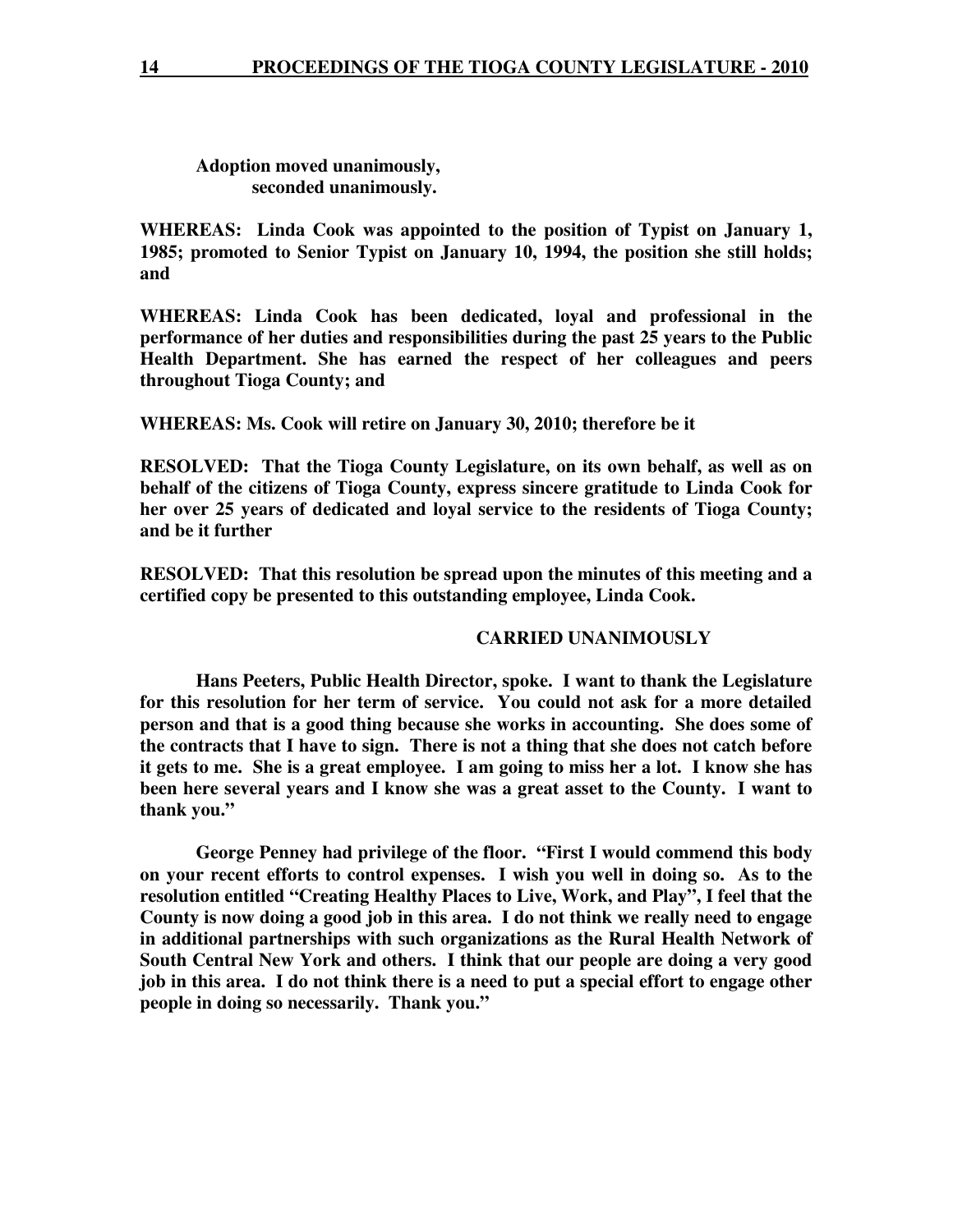| <b>Code</b> | <b>Description</b>                        | <b>Equipment</b> | <b>Expense</b> |
|-------------|-------------------------------------------|------------------|----------------|
| A1010       | <b>Legislative Board</b>                  |                  | 1,991.35       |
| A1165       | <b>District Attorney</b>                  |                  | 3,154.92       |
| A1170       | <b>Public Defender</b>                    |                  | 6,634.20       |
| A1172       | <b>Assigned Counsel</b>                   |                  | 27,260.02      |
| A1185       | <b>Medical Examiners/Coroners</b>         |                  | 4,132.80       |
| A1325       | <b>Treasurer</b>                          |                  | 788.28         |
| A1355       | <b>Assessments</b>                        |                  | 2,594.18       |
| A1357       | <b>RPTS Assessment Grant</b>              | 6,518.00         |                |
| A1362       | <b>Tax Advertising and Expense</b>        |                  | 8,680.45       |
| A1410       | <b>County Clerk</b>                       |                  | 1,784.42       |
| A1411       | <b>Department of Motor Vehicles</b>       |                  | 595.27         |
| A1420       | Law                                       |                  | 2,328.73       |
| A1430       | <b>Personnel</b>                          |                  | 1,454.10       |
| A1450       | <b>Elections</b>                          |                  | 38,238.71      |
| A1460       | <b>Records Management</b>                 |                  | 99.17          |
| A1490       | <b>Public Works Administration</b>        |                  | 243.09         |
| A1620       | <b>Building</b>                           | 1,902.63         | 73,637.82      |
| A1680       | <b>Information Technology</b>             |                  | 21,080.09      |
| A2490       | <b>Community College Tuition</b>          |                  | 584,725.44     |
| A2960       | <b>Education of Handicapped Children</b>  |                  | 334,943.96     |
| A3020       | <b>Public Safety Comm E911 System</b>     |                  | 4,107.97       |
| A3110       | <b>Sheriff</b>                            |                  | 12,894.42      |
| A3110.41    | <b>Sheriff-Court Attendants</b>           |                  | 1,789.12       |
| A3140       | <b>Probation</b>                          |                  | 975.90         |
| A3142       | <b>Alternatives to Incarceration</b>      |                  | 2,067.90       |
| A3146       | <b>Sex Offender Program</b>               |                  | 17,533.30      |
| A3150       | Jail                                      | 1,100.00         | 33,528.93      |
| A3151       | <b>Jail-Alternatives Program</b>          |                  | 83.79          |
| A3315       | <b>Special Traffic Programs</b>           |                  | 9,174.90       |
| A3410       | <b>Fire</b>                               |                  | 14,219.81      |
| A3640       | <b>Emergency Mgmt Office</b>              |                  | 736.40         |
| A3653       | <b>EMO Grant Education</b>                | 3,000.00         |                |
| A3654       | <b>EMO Grant Buyout</b>                   |                  | 7,407.98       |
| A4010       | <b>Public Health Nursing</b>              |                  | 57,380.72      |
| A4011       | <b>Public Health Administration</b>       |                  | 34,839.32      |
| A4012       | <b>Public Health Education</b>            |                  | 1,042.88       |
| A4042       | <b>Rabies Control</b>                     |                  | 4,832.79       |
| A4044       | <b>Early Intervention</b>                 | 10,917.00        | 48,788.31      |
| A4053       | <b>Preventive/Primary Health Services</b> |                  | 104.54         |
| A4054       | <b>Preventive Dental Services</b>         |                  | 936.45         |
| A4062       | <b>Lead Poisoning Program</b>             |                  | 54.49          |
| A4064       | <b>Managed Care-Dental Services</b>       |                  | 29,618.25      |
|             |                                           |                  |                |

**The list of audited bills was submitted and is summarized as follows:**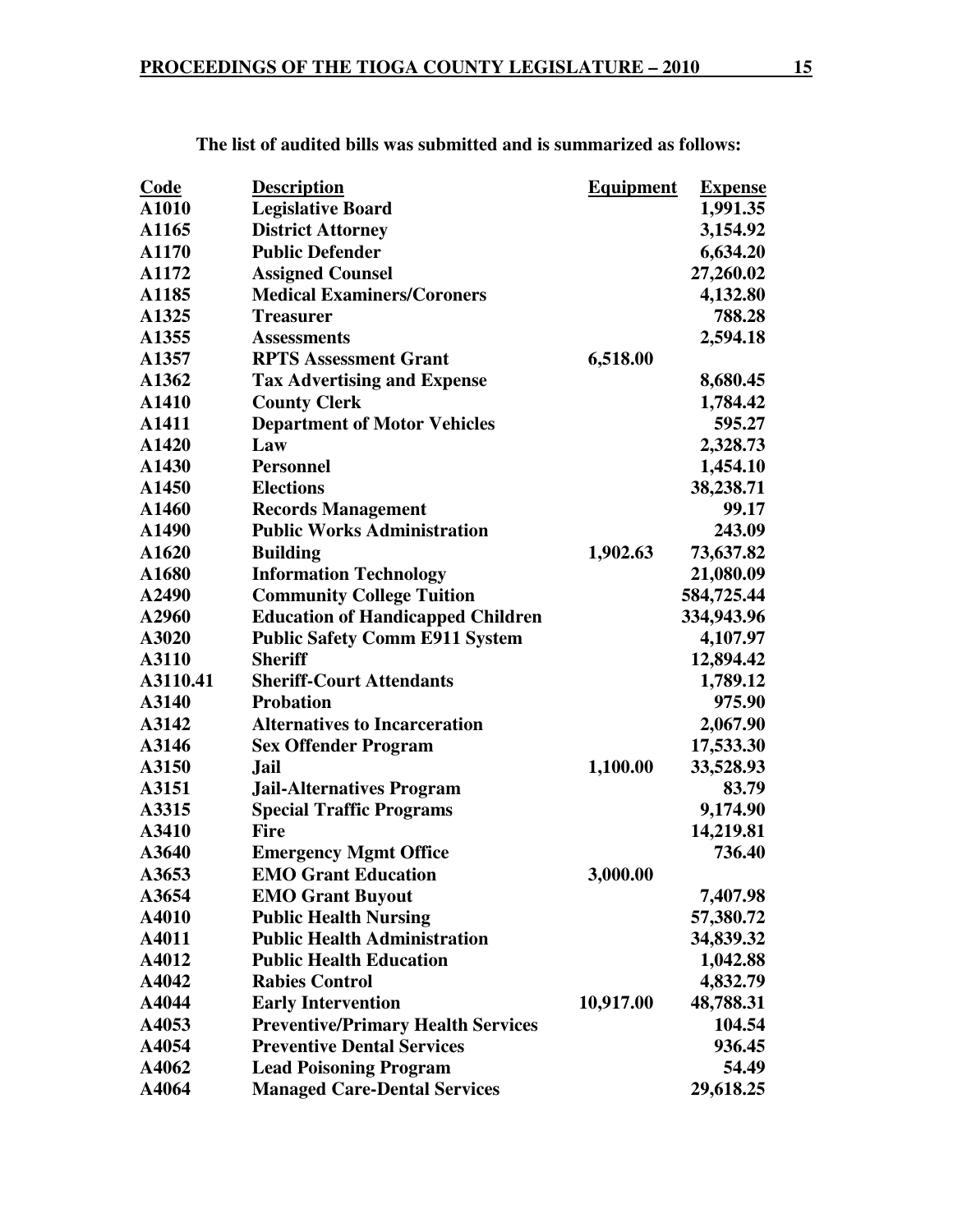| A4070                | <b>Disease Control</b>                | 6,018.80           |
|----------------------|---------------------------------------|--------------------|
| A4090                | <b>Environmental Health</b>           | 4,937.97           |
| A4210                | <b>Alcohol and Drug Services</b>      | 32,314.23          |
| A4211                | <b>Council on Alcoholism</b>          | 9,923.66           |
| A4309                | <b>Mental Hygiene Co Admin</b>        | 8,025.01           |
| A4310                | <b>Mental Health Clinic</b>           | 50,371.55          |
| A4315                | <b>Mental Retardation</b>             | 621.74             |
| A4320                | <b>Crisis Intervention Services</b>   | 5,639.90           |
| A4321                | <b>Intensive Case Management</b>      | 5,329.77           |
| A6010                | <b>Social Services Administration</b> | 100,602.68         |
| A6422                | <b>Economic Development</b>           | 849.98             |
| A6510                | <b>Veterans' Service</b>              | 202.09             |
| A6610                | <b>Sealer Weights/Measures</b>        | 230.47             |
| A7310.41             | <b>Youth Programs, Refundable</b>     | 2,338.76           |
| A8020                | <b>Planning</b>                       | 434.11             |
| A9060                | <b>Health Insurance</b>               | 1,252.46           |
|                      | <b>SOLID WASTE FUND</b>               | 80,314.20          |
|                      | <b>COUNTY ROAD FUND</b>               | 66,824.45          |
|                      | <b>CONSOLIDATED HEALTH FUND</b>       | 25,687.66          |
| <b>CAPITAL FUND</b>  |                                       | 839,111.64         |
|                      | <b>LIABILITY INSURANCE FUND</b>       | 307,018.86         |
| <b>WORKERS' COMP</b> |                                       | 8,952.00           |
| <b>GRAND TOTAL</b>   |                                       | \$<br>2,976,924.79 |

**Legislator Sauerbrey made a motion to approve the minutes of December 15, 2009, seconded by Legislator Roberts, and carried.** 

 **Chair Weston made the following appointment to Cornell Cooperative Extension for the year 2010:** 

 **Legislator William Oberbeck** 

 **Chair Weston made the following appointments to a Budget Committee: County Treasurer Deputy County Treasurer Sheriff Commissioner of Social Services Commissioner of Public Works Personnel Officer Director of Administrative Services Public Health Chair of Finance Legislator**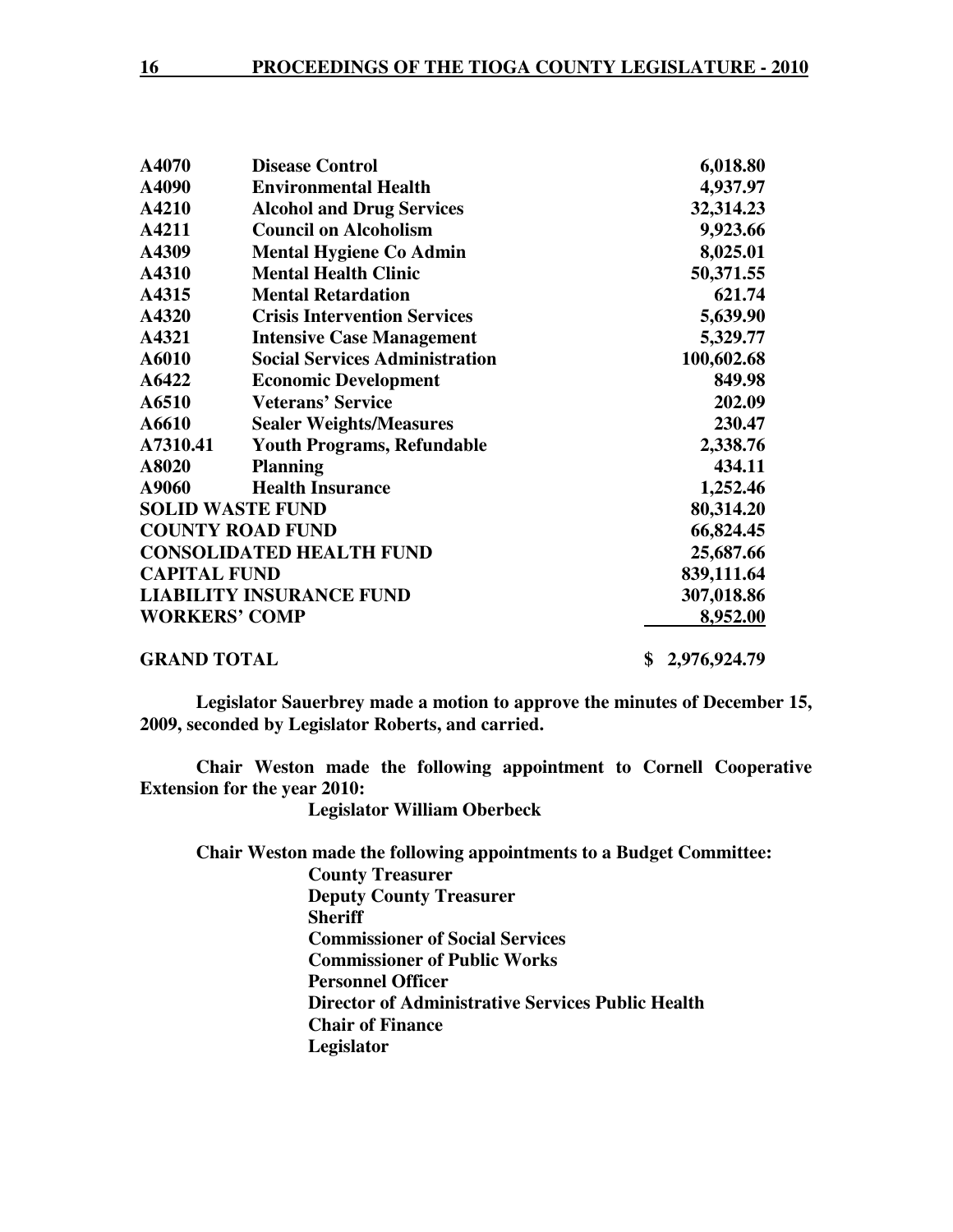### **Chair Weston announced the following 2010 Standing Committees**

# *STANDING COMMITTEES OF THE COUNTY LEGISLATURE OF THE COUNTY OF TIOGA FOR 2010*

|                                                                                                     | Chairman          |                 |           |            |
|-----------------------------------------------------------------------------------------------------|-------------------|-----------------|-----------|------------|
| 1. County Clerk,<br>Historian,<br><b>Real Property</b><br>Veterans/Elections,                       | <b>Monell</b>     | Huttleston      | Quinlan   | Sauerbrey  |
| 2. Economic<br>Development/<br>Planning/Tourism/<br><b>Job Training &amp;</b><br><b>Agriculture</b> | <b>Quinlan</b>    | Roberts         | Sullivan  | McEwen     |
| 3. Finance/Legal                                                                                    | <b>McEwen</b>     | All Legislators |           |            |
| 4. Information<br><b>Technology</b>                                                                 | <b>Sullivan</b>   | Monell          | Sauerbrey | McEwen     |
| 5. Legislative<br>Worksessions/<br><b>Legislative support</b>                                       | Weston            | All Legislators |           |            |
| 6. Health & Human<br><b>Services</b>                                                                | <b>Huttleston</b> | Oberbeck        | Quinlan   | Monell     |
| 7. Public Safety/<br>Probation DWI, &<br><b>Safety</b>                                              | <b>Sauerbrey</b>  | Huttleston      | Roberts   | McEwen     |
| 8. Public Works/<br><b>Capital Projects</b>                                                         | <b>Roberts</b>    | Oberbeck        | Sullivan  | Huttleston |
| 9. Personnel/ADA                                                                                    | <b>Oberbeck</b>   | Sullivan        | Monell    | Sauerbrey  |

**Committee meeting reports are on file in the Legislative Clerk's Office and may be procured there by any interested person.** 

## **REFERRED TO: FINANCE COMMITTEE**

**RESOLUTION NO. 15-10** *ERRONEOUS ASSESSMENT TOWN OF TIOGA* 

 **Adoption moved by Legislator McEwen, Seconded by Legislator Roberts.** 

**WHEREAS: An application for corrected tax roll indicates that property no. 1734, assessed to Paul G & Barbara Rockwell on the tax rolls of the Town of Tioga is erroneous in that a mobile home was removed from the property in July 2004 but the assessment was never changed to reduce the taxable value from \$1,600 to \$400; and**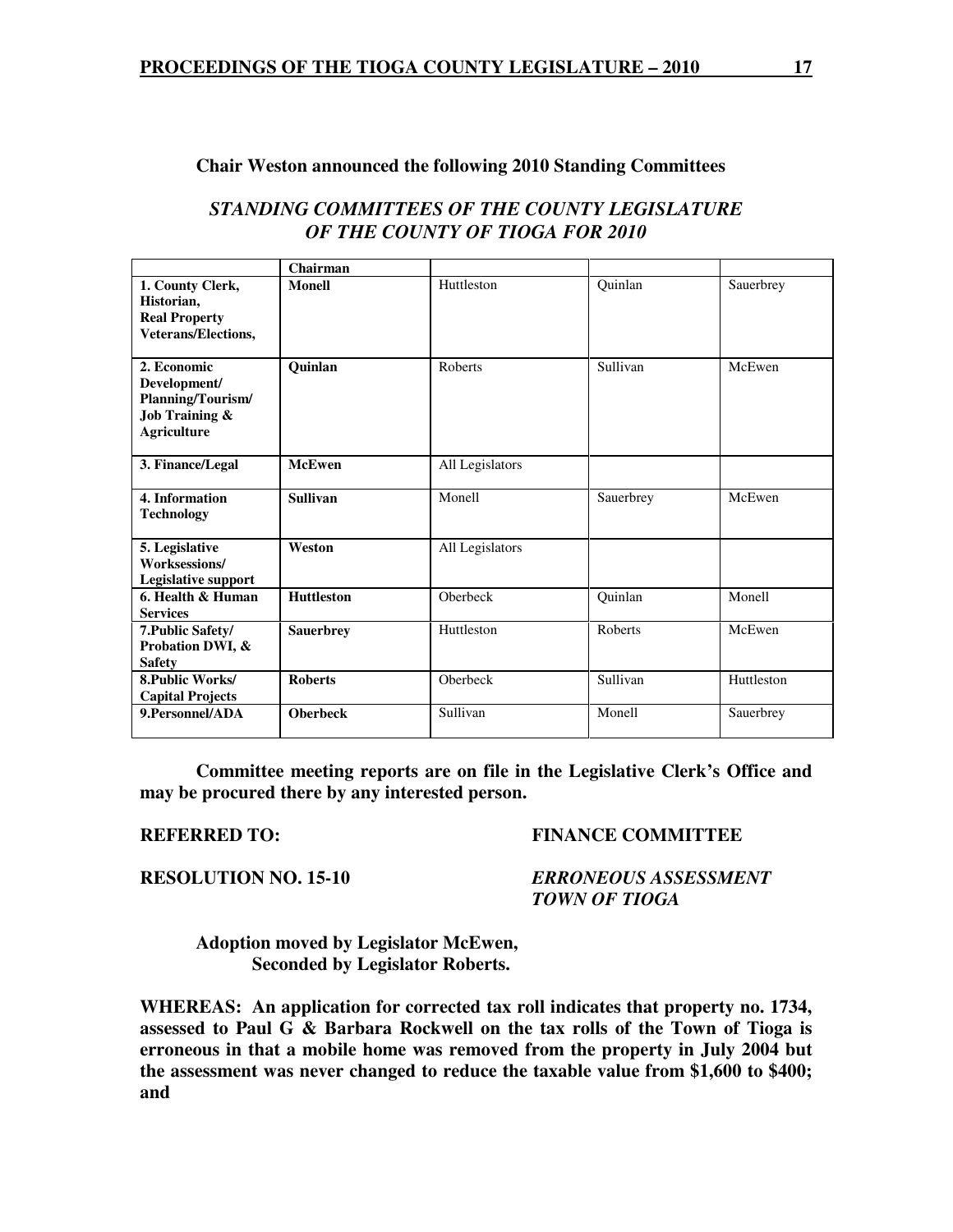**WHEREAS: The application is for credit and refunds for the tax roll years of 2007, 2008 and 2009, the school taxes for these years were relevied and included in the town and county bills; be it therefore** 

**RESOLVED: That a refund of \$1,147.76 be issued to Paul & Barbara Rockwell for overpayment of the 2007, 2008, and 2009 taxes for property no. 1734; and be it further** 

**RESOLVED: That the erroneous town tax of \$161.50 be charged back to the Town of Tioga and the erroneous fire tax of \$38.70 be charged back to the Tioga Fire District; and be it further** 

**RESOLVED: That the erroneous solid waste tax of \$16.40 be charged back to the Solid Waste Fund; and be it further** 

**RESOLVED: That the erroneous school tax and interest of \$507.59 be charged back to the Tioga Central School District; and be it further** 

**RESOLVED: That the erroneous county tax and school penalty of \$423.57 be charged to the proper account in the records of the County Treasurer** 

> **Roll Call: Ayes 09 Noes 00 Absent 00 CARRIED**

**REFERRED TO: FINANCE COMMITTEE** 

**RESOLUTION NO. 16-10** *ERRONEOUS ASSESSMENT TOWN OF CANDOR* 

 **Adoption moved by Legislator McEwen, Seconded by Legislator Monell.** 

**WHEREAS: A small claims court decision was handed down reducing the assessment for property #1711, assessed to Leon & Kimberly Shirley on the 2010 tax roll of the Town of Candor; and** 

**WHEREAS: The Owego-Apalachin School District did not receive the court decision reducing the taxable value for school tax purposes from \$6,830 to \$5,230, therefore the 2009-2010 school tax bill was based on the incorrect taxable value for property #1711 in the Town of Candor; and**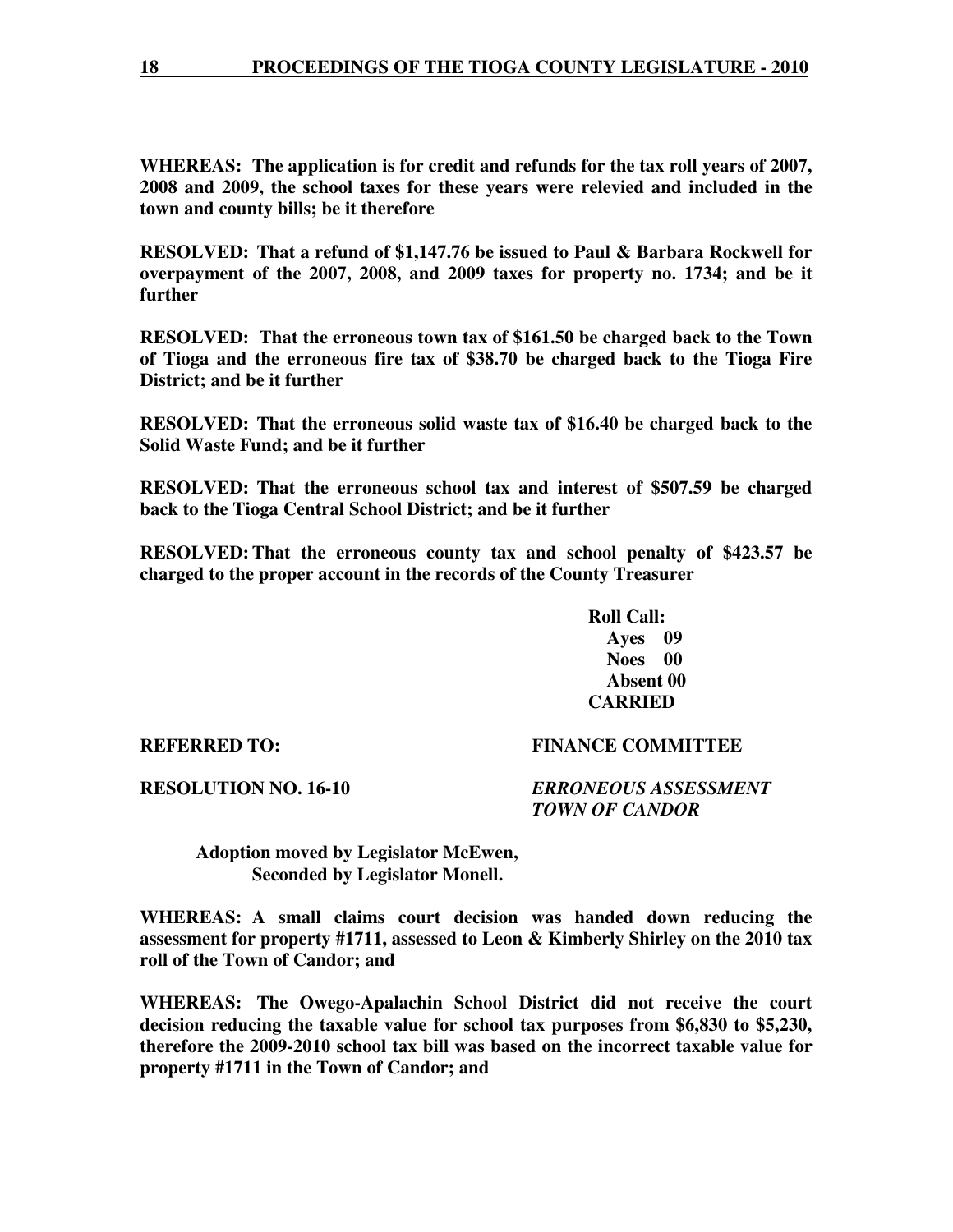**WHEREAS: The 2009-2010 school taxes for property #1711 in the Town of Candor were not paid to the school tax collector and have been relevied to the 2010 Town and County tax bill; be it therefore** 

**RESOLVED: That the Town of Candor issue a corrected tax bill to Leon & Kimberly Shirley for property #1711 in the Town of Candor as follows:** 

| <i>L</i> UIU COFFECIE I ax |              |
|----------------------------|--------------|
| County                     | \$<br>882.09 |
| <b>Recycle</b>             | 36.84        |
| <b>Townwide</b>            | 434.91       |
| <b>Part Town</b>           | 105.91       |
| <b>Return School</b>       | 1,558.99     |
| <b>Candor Fire</b>         | 161.82       |
| <b>TOTAL</b>               | \$3,180.56   |

**2010 C**. *LATE* 

**and be it further** 

**RESOLVED: That the erroneous school tax and interest of \$445.74 be charged back to the Owego-Apalachin School District; and be it further** 

**RESOLVED: That the erroneous county penalty of \$31.20 be charged to the proper account in the records of the County Treasurer** 

> **Roll Call: Ayes 09 Noes 00 Absent 00 CARRIED**

#### **REFERRED TO: FINANCE COMMITTEE**

**RESOLUTION NO. 17-10** *ERRONEOUS ASSESSMENT TOWN OF OWEGO* 

 **Adoption moved by Legislator McEwen, Seconded by Legislator Sauerbrey.** 

**WHEREAS: 2009-2010 school taxes for property #2736, assessed to the State of New York on the 2010 tax rolls of the Town of Owego were returned unpaid in error by the Owego-Apalachin School District tax collector; and**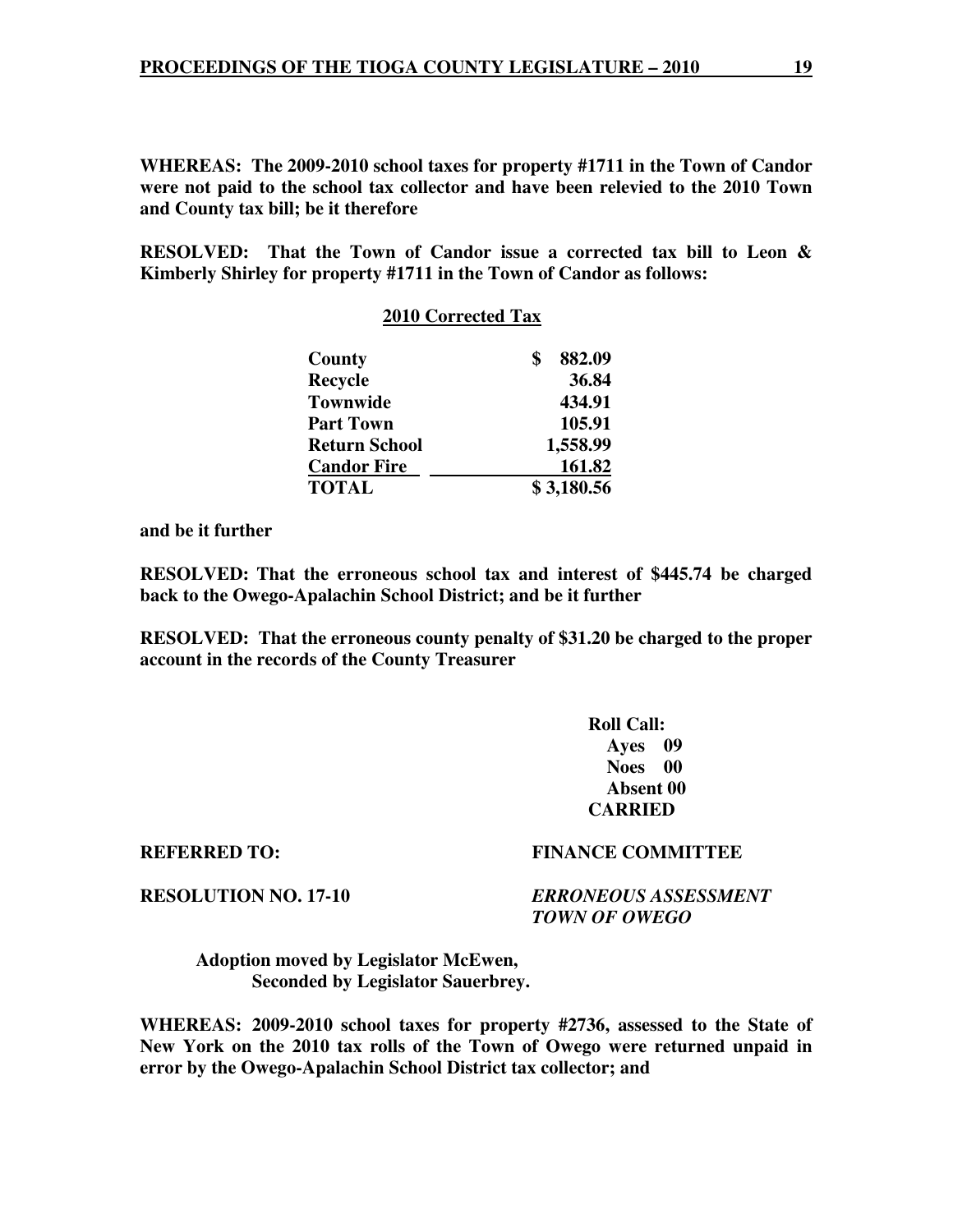**WHEREAS: The school taxes were paid to the County Treasurer by the State of New York on 12/7/09 and reimbursement has been made to the Owego-Apalachin School District; be it therefore** 

**RESOLVED: That the State of New York deduct the erroneous school relevy amount of \$2,548.26 from tax bill #9116 for property #2736 in the Town of Owego; and be it further** 

**RESOLVED: That the erroneous school tax and interest of \$2,381.55 be charged back to the Owego-Apalachin School District; and be it further** 

**RESOLVED: That the erroneous school penalty of \$166.71 be charged to the proper account in the records of the County Treasurer** 

> **Roll Call: Ayes 09 Noes 00 Absent 00 CARRIED**

# **REFERRED TO: FINANCE COMMITTEE**

**RESOLUTION NO. 18-10** *ERRONEOUS ASSESSMENT TOWN OF BERKSHIRE* 

 **Adoption moved by Legislator McEwen, Seconded by Legislator Monell.** 

**WHEREAS: 2009-2010 school taxes for property no. 656 assessed to Branden O'Connor on the 2010 tax rolls of the Town of Berkshire were relevied in error to property no. 565 assessed to Edward & Mary Rabenstein on the 2010 tax rolls of the Town of Berkshire; and** 

**WHEREAS: It has been verified that the 2009-2010 school taxes for property no. 565 assessed to Edward & Mary Rabenstein were paid to the school tax collector for the Newark Valley School District and there should have been no relevy; and the 2009-2010 school taxes for property no. 656 assessed to Branden O'Connor were unpaid and should have been relevied; be it therefore** 

**RESOLVED: That the Town of Berkshire tax collector issue corrected 2010 tax bills to Edward & Mary Rabenstein and Branden O'Connor as indicated below:**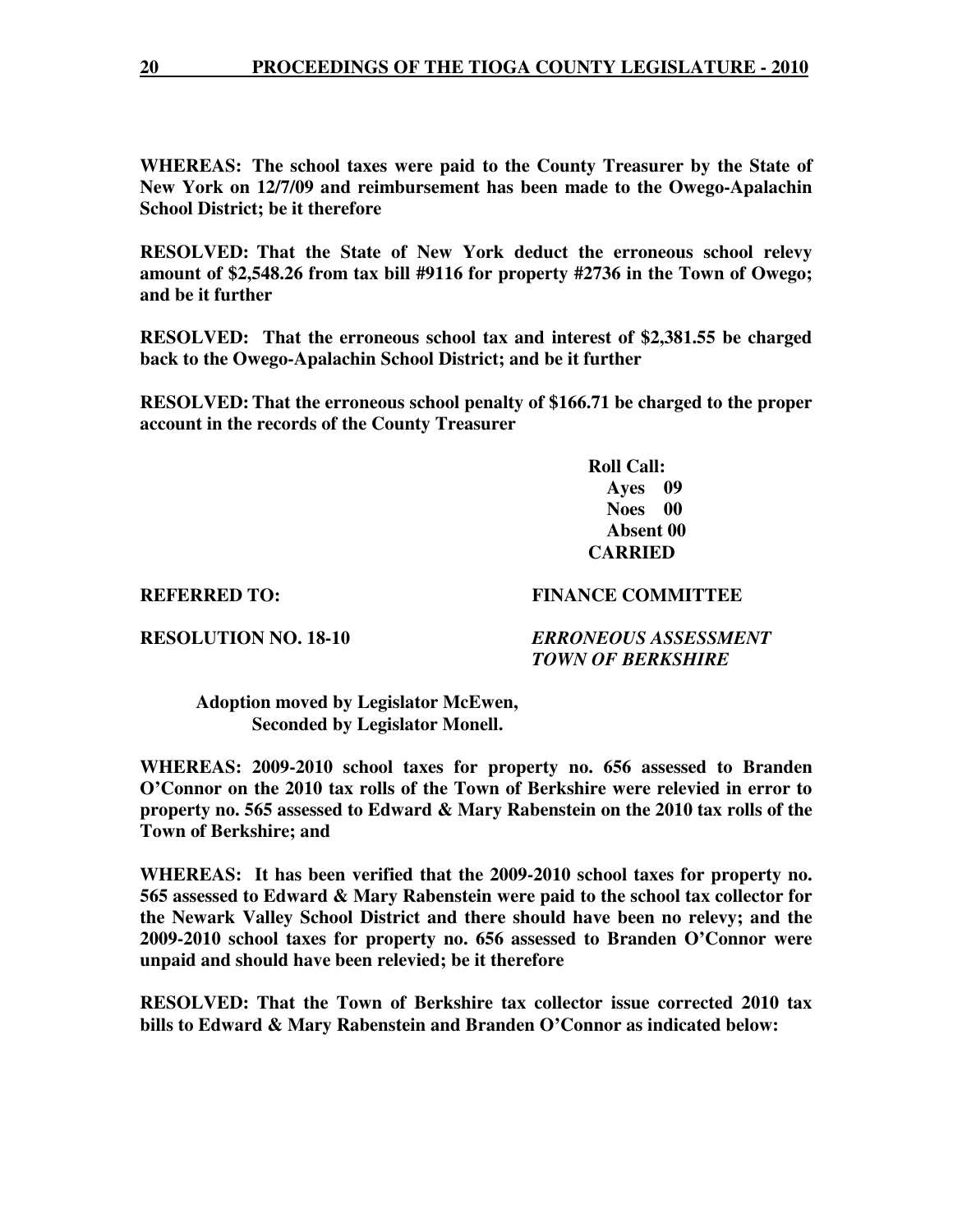| <b>Acct 565</b><br><b>Edward &amp; Mary Rabenstein</b> |            |                       | <b>Acct 656</b><br><b>Branden O'Connor</b> |  |
|--------------------------------------------------------|------------|-----------------------|--------------------------------------------|--|
| County                                                 | \$867.25   | County                | \$276.90                                   |  |
| <b>Recycle</b>                                         | 36.24      | <b>Recycle</b>        | 11.57                                      |  |
| <b>Townwide</b>                                        | 741.42     | <b>Townwide</b>       | 236.72                                     |  |
| <b>Berkshire Fire</b>                                  | 163.25     | <b>Return School</b>  | 686.65                                     |  |
| <b>TOTAL</b>                                           | \$1,808.16 | <b>Berkshire Fire</b> | 52.12                                      |  |
|                                                        |            | <b>TOTAL</b>          | \$1,263.96                                 |  |

 **Roll Call: Ayes 09 Noes 00 Absent 00 CARRIED** 

#### **REFERRED TO: LEGISLATIVE WORKSESSION**

**RESOLUTION NO. 19-10** *AUTHORIZE CONTRACT BETWEEN TWIN TIER PATHOLOGY ASSOCIATES, PC, AND TIOGA COUNTY* 

 **Adoption moved by Legislator Huttleston, Seconded by Legislator Sauerbrey.** 

**WHEREAS: Beginning January 1, 2010 Twin Tier Pathology Associates, PC will provide services for autopsies, laboratory testing, x-rays, and use of morgue facilities for Tioga County; and** 

**WHEREAS: The contract calls for \$800.00 to be paid to Pathologists, \$400.00 for morgue fees, and various other fees depending on tests, x-rays, etc. that are needed; therefore be it** 

**RESOLVED: That the Tioga County Legislature authorizes the Tioga County Chair to sign a contract with Twin Tier Pathology Associates, PC for services rendered to Tioga County at the costs listed above and for a term of 1/1/10 through 12/31/10.** 

> **Roll Call: Ayes 09 Noes 00 Absent 00 CARRIED**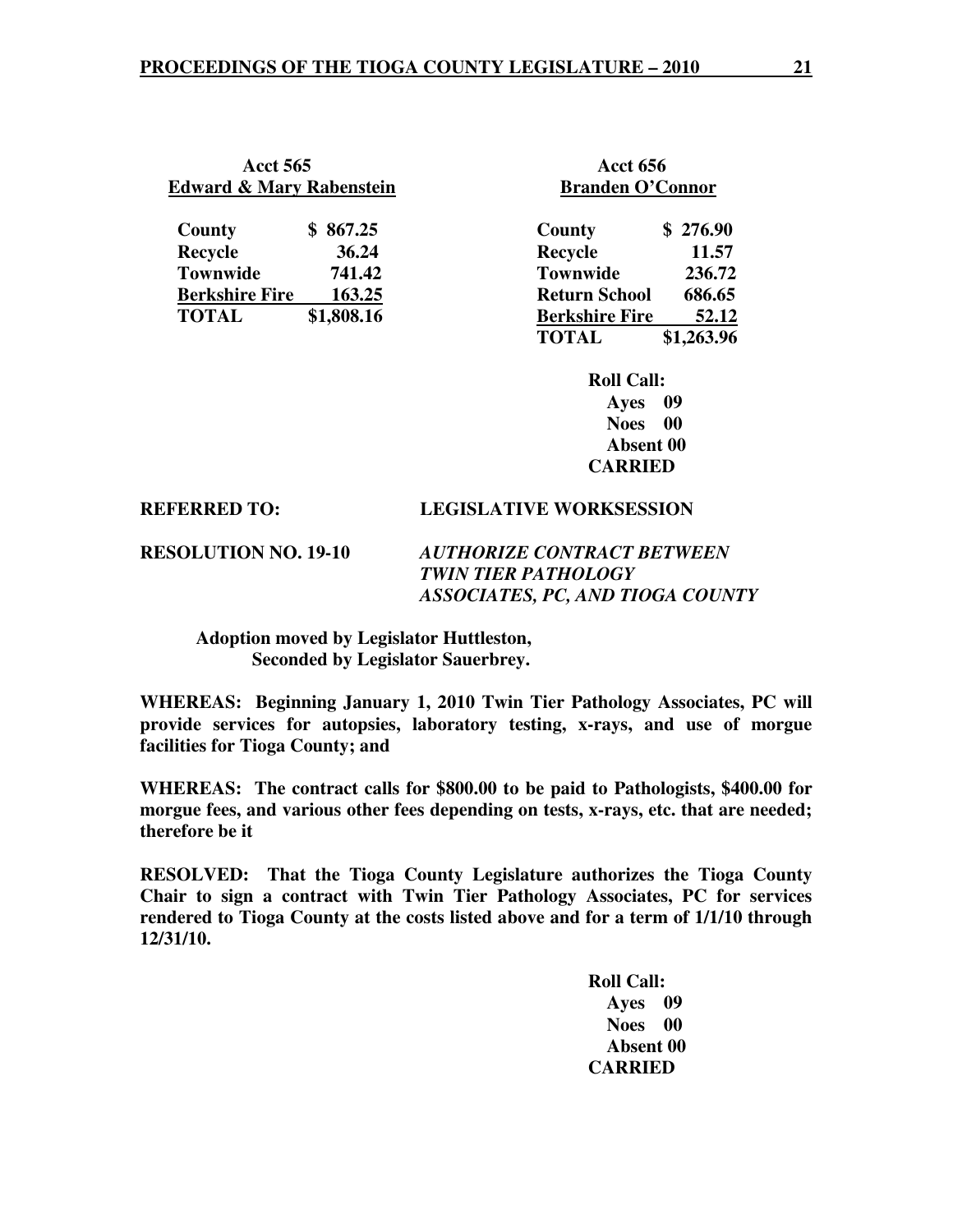## **REFERRED TO: LEGISLATIVE COMMITTEE**

**RESOLUTION NO. 20-10** *AMEND POLICY 29 RULES OF PROCEDURE OF THE TIOGA COUNTY LEGISLATURE* 

 **Adoption moved by Legislator Oberbeck, Seconded by Legislator McEwen.** 

**WHEREAS: Policy 29 needs changes made to Section 2-Committees under Public Safety/Probation, DWI & Safety; therefore be it** 

**RESOLVED: That Policy 29 Rules of Procedure of the Tioga County Legislature Section 2-Committees-Public Safety/Probation, DWI & Safety be amended to change the title and add a number 7 as follows:** 

Public Safety/Probation, DWI, Safety & Coroner – Within the jurisdiction of this committee shall fall the following:

(7) All matters pertaining to the Coroners and related services.

## **And be it further**

**RESOLVED: That the remainder of Policy 29 Rules of Procedure of the Tioga County Legislature shall remain in full force and effect.** 

 **Roll Call: Ayes 09 Noes 00 Absent 00 CARRIED** 

# **REFERRED TO: HEALTH & HUMAN SERVICES COMMITTEE FISCAL COMMITEE**

**RESOLUTION NO. 21-10** *CALLING FOR MEDICAID RELIEF DEPARTMENT OF SOCIAL SERVICES* 

> **Adoption moved by Legislator Huttleston, seconded by Legislator Monell.**

**WHEREAS: Medicaid is a federal, state, and local health care program whose costs and administration represents the largest component of the state and local fiscal relationship in New York, currently totaling over \$46 billion annually; and**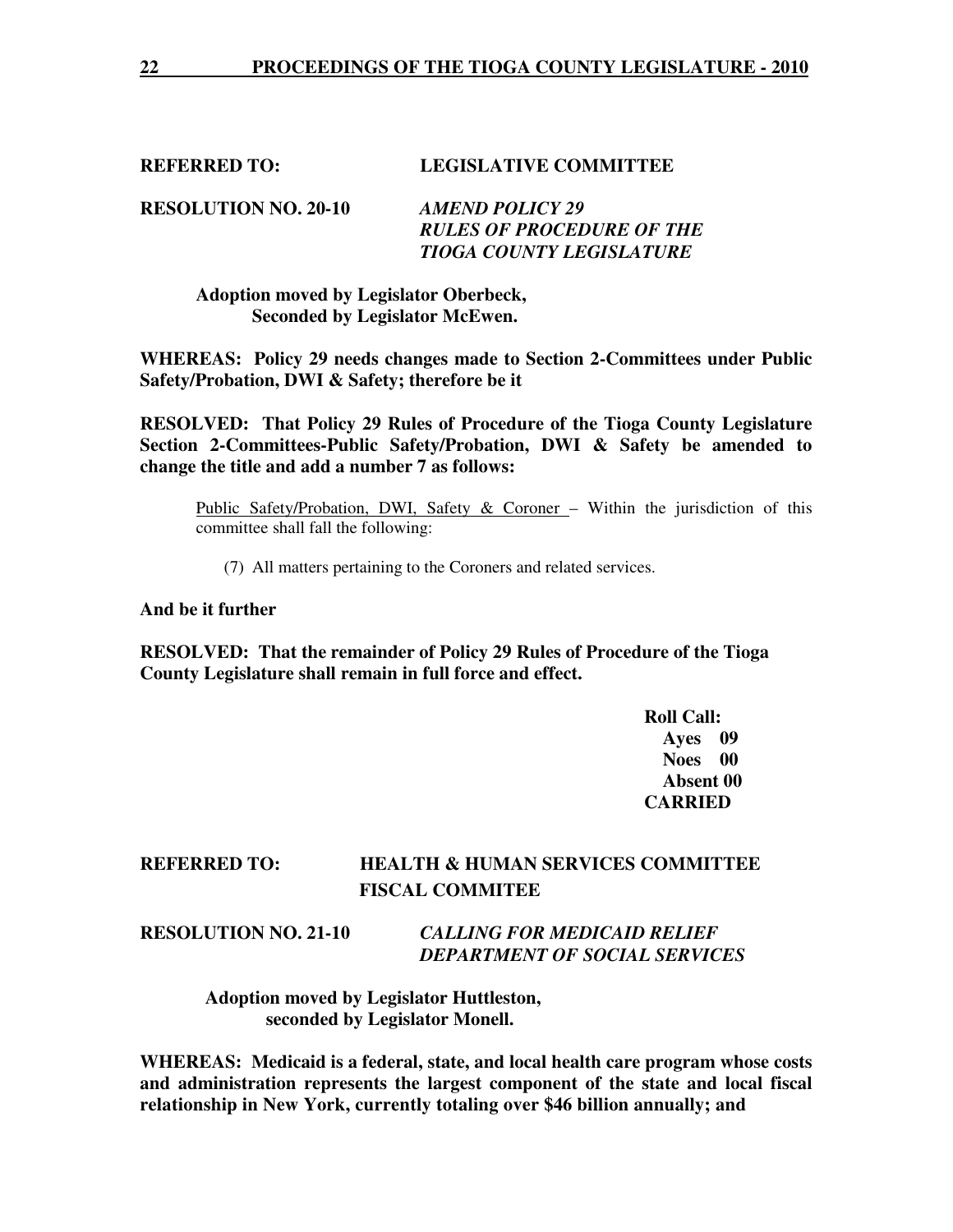**WHEREAS: Since the program's inception, counties across the state have struggled to fund the growth of the Medicaid local share and even with local budget austerity measures, the program's cost has resulted in higher property taxes, higher sales taxes, and a decline in county services; and** 

**WHEREAS: In response to the coordinated efforts of The New York State Association of Counties and county officials from across the state, the Governor and State Legislature included in the enacted 2005-06 State Budget a local Medicaid "cap" designed to limit annual Medicaid growth to 3.5 percent in 2006, 3.25 percent in 2007, and 3 percent in 2008 and years thereafter; and** 

**WHEREAS: This Medicaid "cap" represents a significant reform in the way New York finances its Medicaid program and provides counties with a new level of stability and predictably that will benefit local taxpayers for years to come; and** 

**WHEREAS: While the Medicaid "cap" will help shield local taxpayers from the impact of excessive Medicaid growth at the federal and state level, counties remain concerned with the future sustainability of the Medicaid program, the effect on other state and local budget priorities, and the overall outlook for New York's economic competitiveness; and** 

**WHEREAS: As New York's Medicaid program has evolved, it has become overly expensive, inefficient and unable to adapt to today's ever changing health care delivery environment; and** 

**WHEREAS: New York's Medicaid program must be reformed into a modern, patient driven system that ensures public integrity, improves patient outcomes and reduces overall program costs; now therefore be it** 

**RESOLVED: That Tioga County calls for the continued implementation of the Local Medicaid Cap enacted in the 2005-06 state budget to stabilize county budgets and the impact the program has on local real property taxes; and be it further** 

**RESOVLED: That Tioga County calls for an extension of the enhanced FMAP currently set in the American Recovery and Reimbursement Act (ARRA) as passed by the United States House of Representatives in H.R. 3962; and be it further** 

**RESOLVED: That Tioga County calls upon the Governor and State Legislature to continue to focus on the Medicaid program and expand statewide reform efforts designed to ensure public integrity, improve patient outcomes, and reduce overall program costs; and be it further**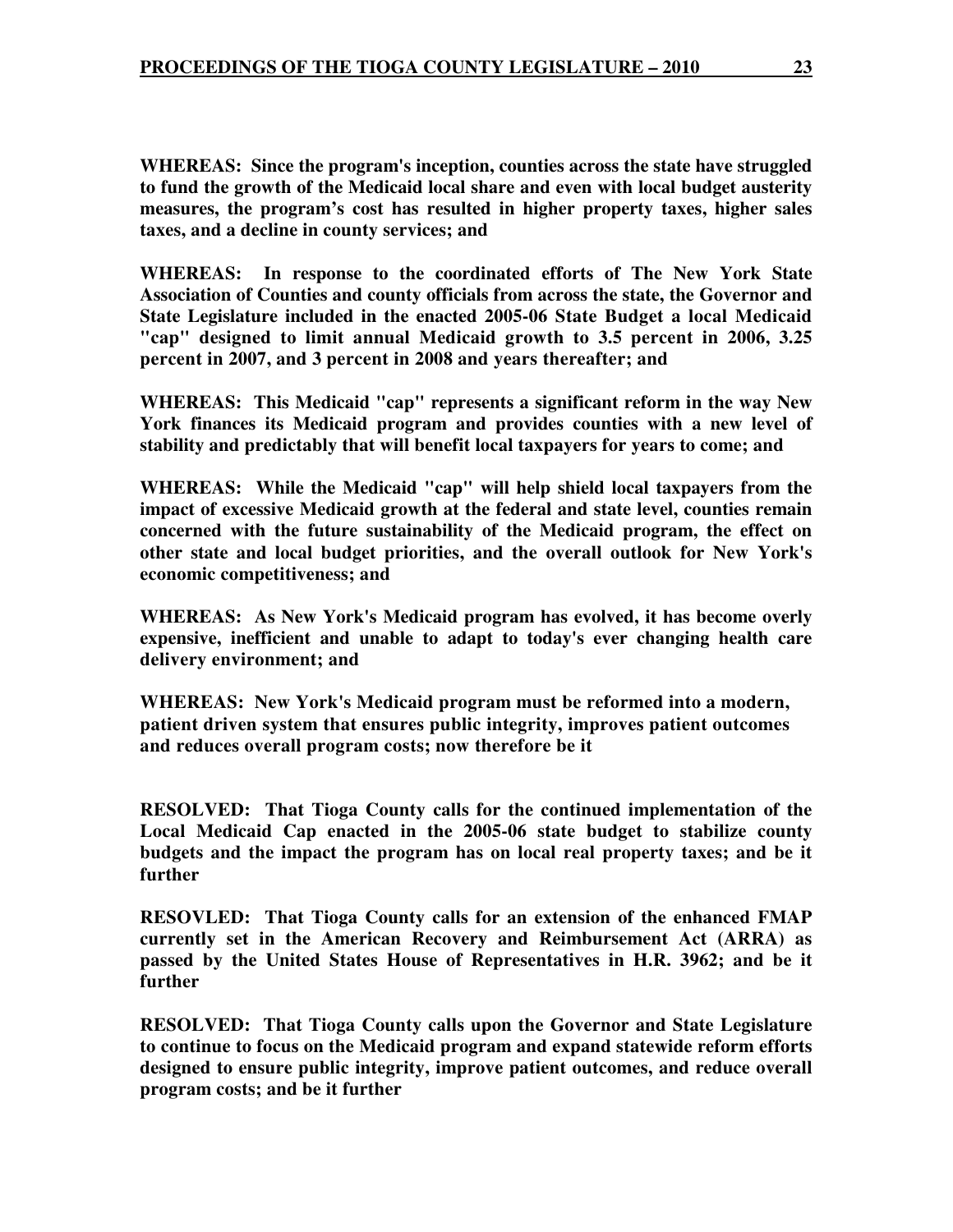**RESOLVED: That Tioga County shall forward copies of this Resolution to the Governor, the New York State Legislature, New York State's Congressional Delegation, and all others deemed necessary and proper.** 

> **Roll Call: Ayes 09 Noes 00 Absent 00 CARRIED**

#### **REFERRED TO: HEALTH & HUMAN SERVICES COMMITTEE FINANCE COMMITTEE**

**RESOLUTION NO. 22-10** *APPROPRIATION OF FUNDS PUBLIC HEALTH* 

> **Adoption moved by Legislator Huttleston, Seconded by Legislator Monell.**

**WHEREAS: New York State Child Passenger Safety Program grant funding has been awarded to the Tioga County Public Health Department; and** 

**WHEREAS: The funding is specifically designated for the purchase of grant deliverables; and** 

**WHEREAS: Appropriation of Funds requires Legislative approval; therefore be it** 

**RESOLVED: That funding be appropriated as follows:**

|     | From: A3401.12 State Aid – Health Education                | \$5,000 |
|-----|------------------------------------------------------------|---------|
| To: | A4012.40-640 Health Education: Non-Office Supplies \$5,000 |         |

 **Roll Call: Ayes 09 Noes 00 Absent 00 CARRIED**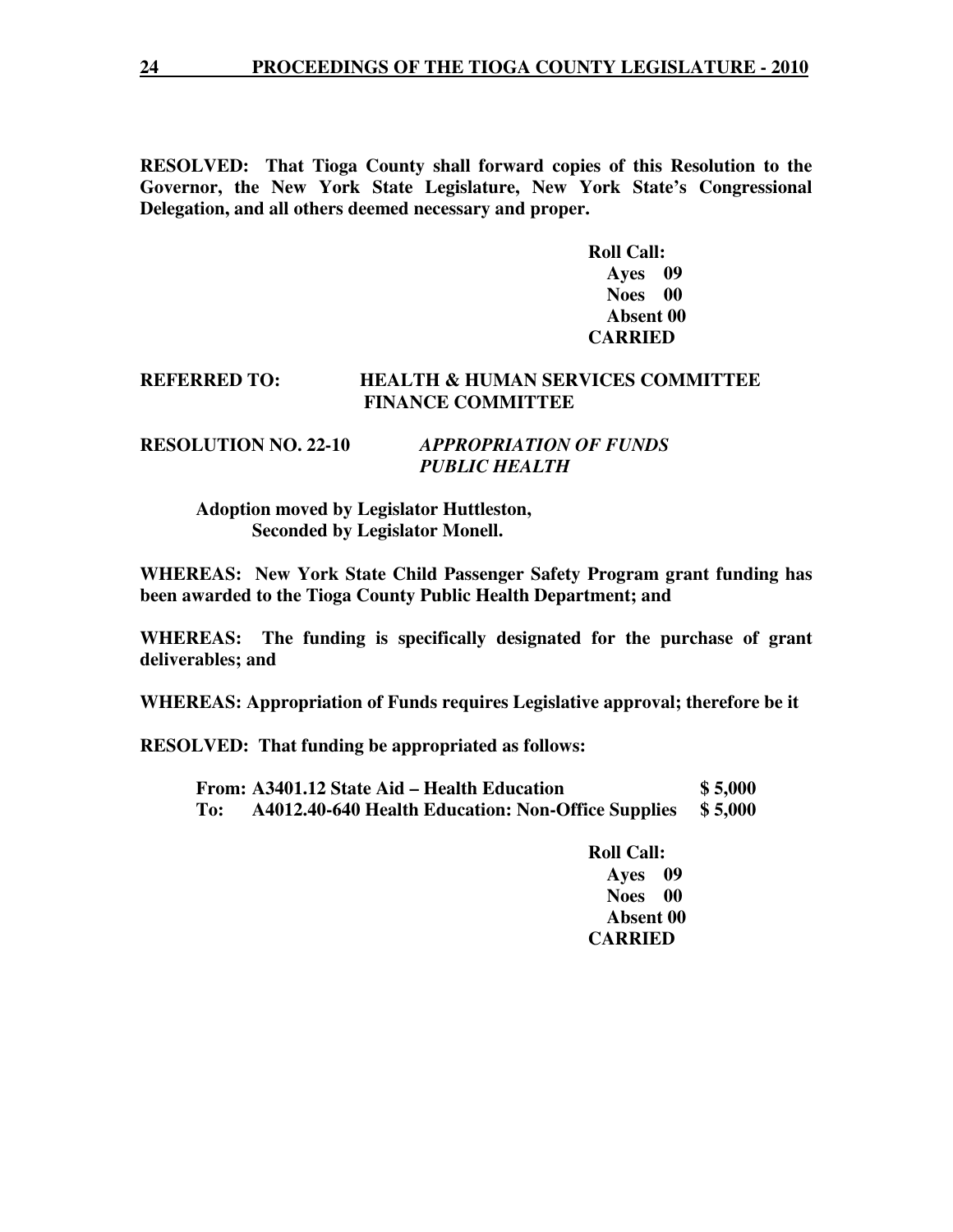#### R**EFERRED TO: HEALTH & HUMAN SERVICES COMMITTEE FINANCE COMMITTEE**

#### **RESOLUTION NO. 23-10** *APPROPRIATION OF FUNDS PUBLIC HEALTH*

#### **Adoption moved by Legislator Huttleston, Seconded by Legislator Monell.**

**WHEREAS: New York State Highway Safety Program grant funding has been awarded to the Tioga County Public Health Department; and** 

**WHEREAS: The funding is specifically designated for the purchase of grant deliverables; and** 

**WHEREAS: Appropriation of Funds requires Legislative approval; therefore be it** 

**RESOLVED: That funding be appropriated as follows:**

| From: A3401.12 State Aid – Health Education |                                                    | \$20,000 |
|---------------------------------------------|----------------------------------------------------|----------|
| To:                                         | A4012.20-130 Health Education: Equipment           | \$5,000  |
| To:                                         | A4012.40-640 Health Education: Non-Office Supplies | \$15,000 |

 **Roll Call: Ayes 09 Noes 00 Absent 00 CARRIED** 

| <b>REFERRED TO:</b> | <b>PUBLIC SAFETY COMMITTEE</b> |
|---------------------|--------------------------------|
|                     | <b>FINANCE COMMITEE</b>        |

**RESOLUTION NO. 24–10** *ENCUMBER FUNDS FROM SHERIFF'S GRANT-NYS WMD GRANT LEO7-1003-E00* 

 **Adoption moved by Legislator Sauerbrey, seconded by Legislator McEwen.** 

**WHEREAS: The Sheriff's Office was awarded a NYS WMD Grant in 2008 (LE07- 1003-EOO) in the amount of \$54,000; and**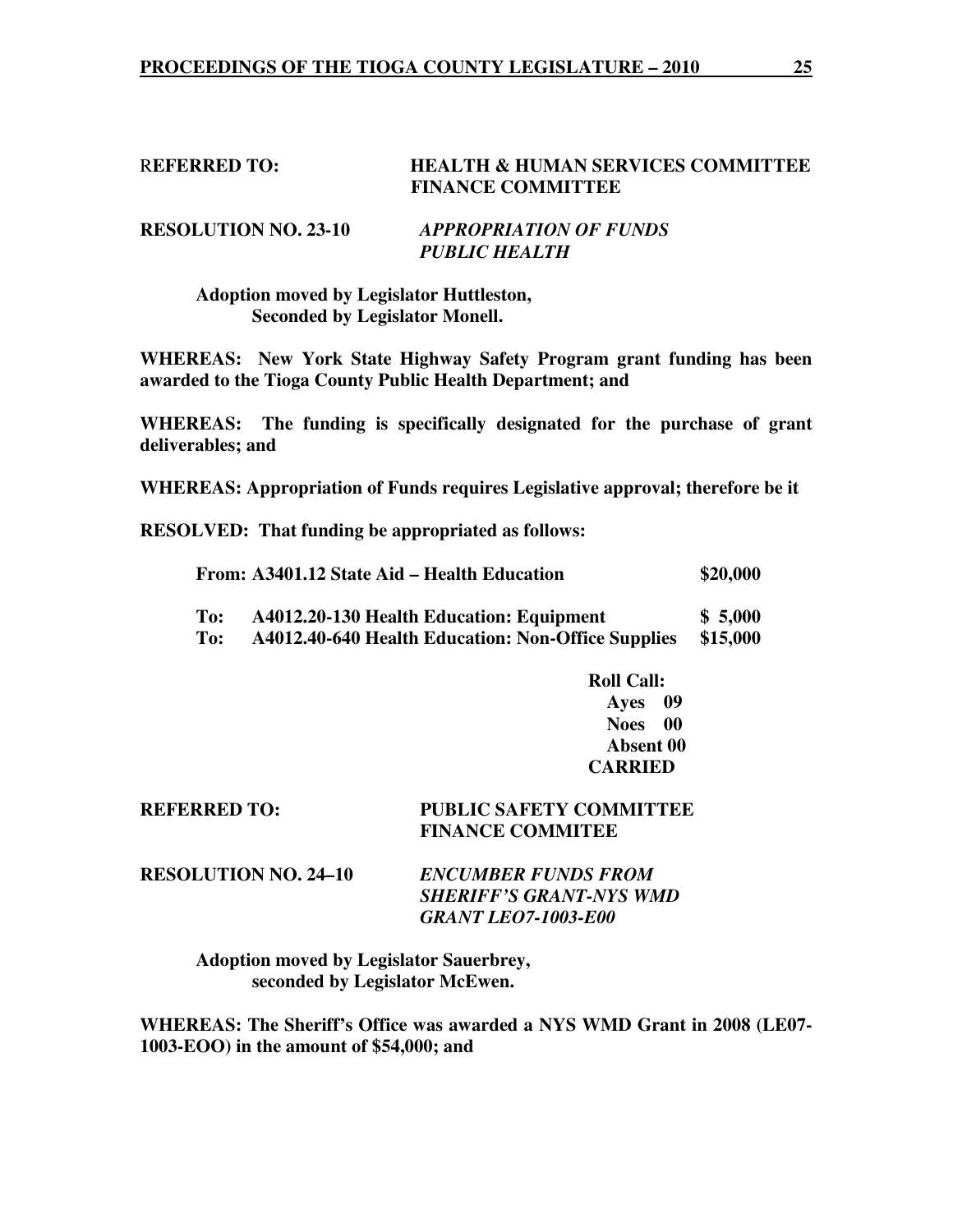**WHEREAS: This funding was appropriated in 2008, re-appropriated in 2009, and unspent funds remain which need to be re-appropriated in 2010; therefore be it** 

**RESOLVED: That the remaining funds in NYS WMD Grant (LE07-1003-EOO) be re-appropriated in 2010 as follows:** 

| From: State Aid-Sheriff LEO7-1003-EOO                                                           | A3397.00    | \$13,048            |
|-------------------------------------------------------------------------------------------------|-------------|---------------------|
| To: Sheriff LEO7-1003-EOO Grant-Personnel<br>Sheriff LEO7-1003-EOO Grant-Equipment A3117.20.130 | A3117.10.30 | \$2,408<br>\$10,640 |

**Roll Call: Ayes 09 Noes 00 Absent 00 CARRIED** 

### **REFERRED TO: PUBLIC SAFETY COMMITTEE FINANCE COMMITEE**

**RESOLUTION NO. 25–10** *ENCUMBER FUNDS FROM SHERIFF'S GRANT-NYS WMD GRANT LEO8-1020-E00* 

> **Adoption moved by Legislator Sauerbrey, seconded by Legislator McEwen.**

**WHEREAS: The Sheriff's Office was awarded a NYS WMD Grant in 2009 (LE08- 1020-EOO) in the amount of \$26,000; and** 

**WHEREAS: This funding was appropriated in 2009 and unspent funds remain which need to be re-appropriated in 2010; therefore be it** 

**RESOLVED: That the remaining funds in NYS WMD Grant (LE08-1020-EOO) be re-appropriated in 2010 as follows:** 

| From: State Aid-Sheriff LEO8-1020-EOO | A3397.00 | \$26,000 |
|---------------------------------------|----------|----------|
|---------------------------------------|----------|----------|

| To: Sheriff LEO8-1020-EOO Grant-Personnel A3118.10.30 | \$6,500  |
|-------------------------------------------------------|----------|
| Sheriff LEO8-1020-EOO Grant-Equipment A3118.20.130    | \$19,500 |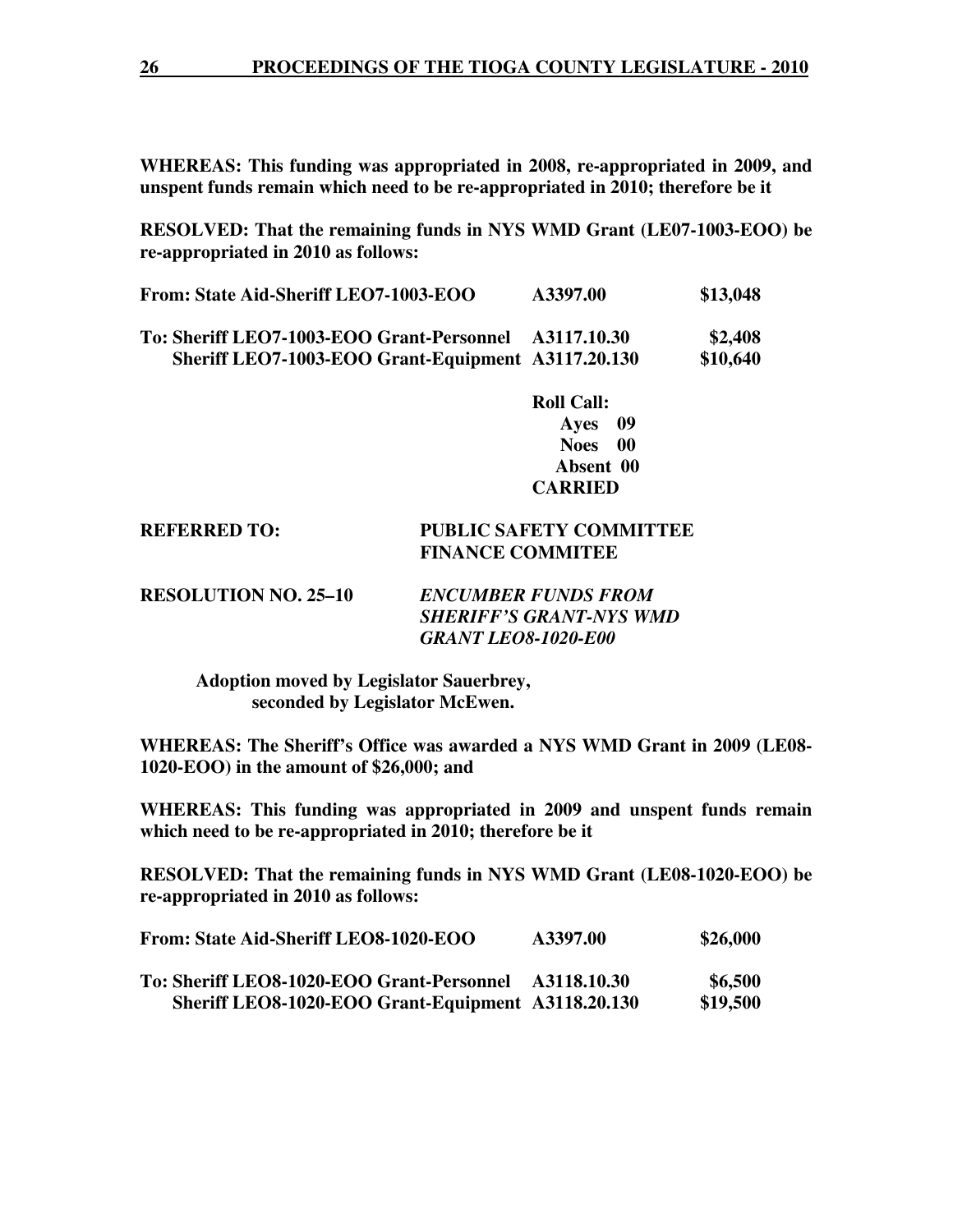**Roll Call: Ayes 09 Noes 00 Absent 00 CARRIED** 

**REFERRED TO: PUBLIC SAFETY COMMITTEE FINANCE COMMITEE** 

**RESOLUTION NO. 26–10** *AUTHORIZE FUNDING OF A FINGERPRINT ESCROW ACCOUNT* 

> **Adoption moved by Legislator Sauerbrey, seconded by Legislator McEwen.**

**WHEREAS: The NYS Division of Criminal Justice Service (DCJS) will only accept digital Civil Fingerprint cards which are routinely submitted for Pistol Permit applications; and** 

**WHEREAS: DCJS requires that a submitting agency establish an escrow account with money deposited up front for the payment of fingerprint search fees, which would be deducted at the time the fingerprint transaction is launched to DCJS for processing; and** 

**WHEREAS: This escrow account would be reimbursed with money received from Pistol Permit Application fees; therefore be it** 

**RESOLVED: That the Tioga County Legislature hereby authorize the funding of said fingerprint escrow account as follows:** 

**To: Appropriation A3110.40.444-Sheriff-Fees \$15,000** 

**Roll Call: Ayes 09 Noes 00 Absent 00 CARRIED**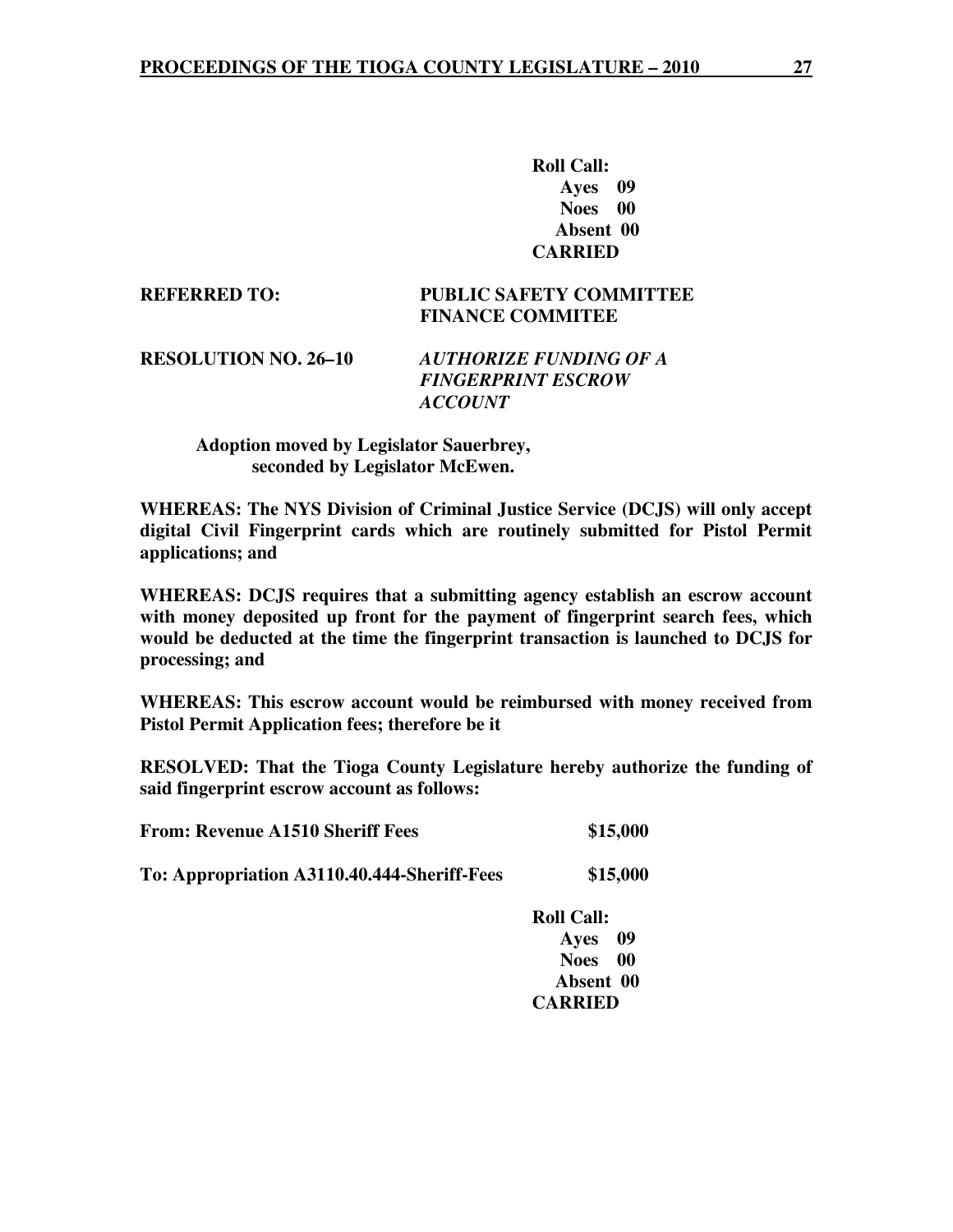# **REFERRED TO: INFORMATION TECHNOLOGY COUNTY CLERK'S COMMITTEE FINANCE COMMITTEE**

**RESOLUTION NO. 27–10** *GRANT APPLICATION FOR BACK-FILING OF DOCUMENTS FOR THE COUNTY CLERK'S OFFICE* 

 **Adoption moved by Legislator Sullivan, seconded by Legislator Sauerbrey.** 

**WHEREAS: The County Clerk's Department plans to submit a proposal through the Local Government Records Management Improvement Fund Grant; and** 

**WHEREAS: The grant, not to exceed \$75,000, will be used to hire a firm to perform back-filing and indexing of documents for the County Clerk's Office; and** 

**WHEREAS: The County Clerk will apply for this grant with no local matching funds for the 2010-2011 grant year; therefore be it**

**RESOLVED: That the back-filing proposal be hereby approved for submission to the New York State Archives for funding the service for the 2010-2011 grant year.** 

> **Roll Call: Ayes 09 Noes 00 Absent 00 CARRIED**

| <b>REFERRED TO:</b> | <b>INFORMATION TECHNOLOGY</b> |
|---------------------|-------------------------------|
|                     | <b>PUBLIC WORKS</b>           |
|                     | <b>FINANCE COMMITTEE</b>      |
|                     |                               |

**RESOLUTION NO. 28–10** *GRANT APPLICATION FOR PROJECT IMPLEMENTATION FUNDING FOR STATE ENERGY PROGRAM* 

 **Adoption moved by Legislator Monell, seconded by Legislator Sullivan.** 

**WHEREAS: The Information Technology and Communication Services Department plans to submit a proposal thru the New York State Energy Research and Development Authority; and**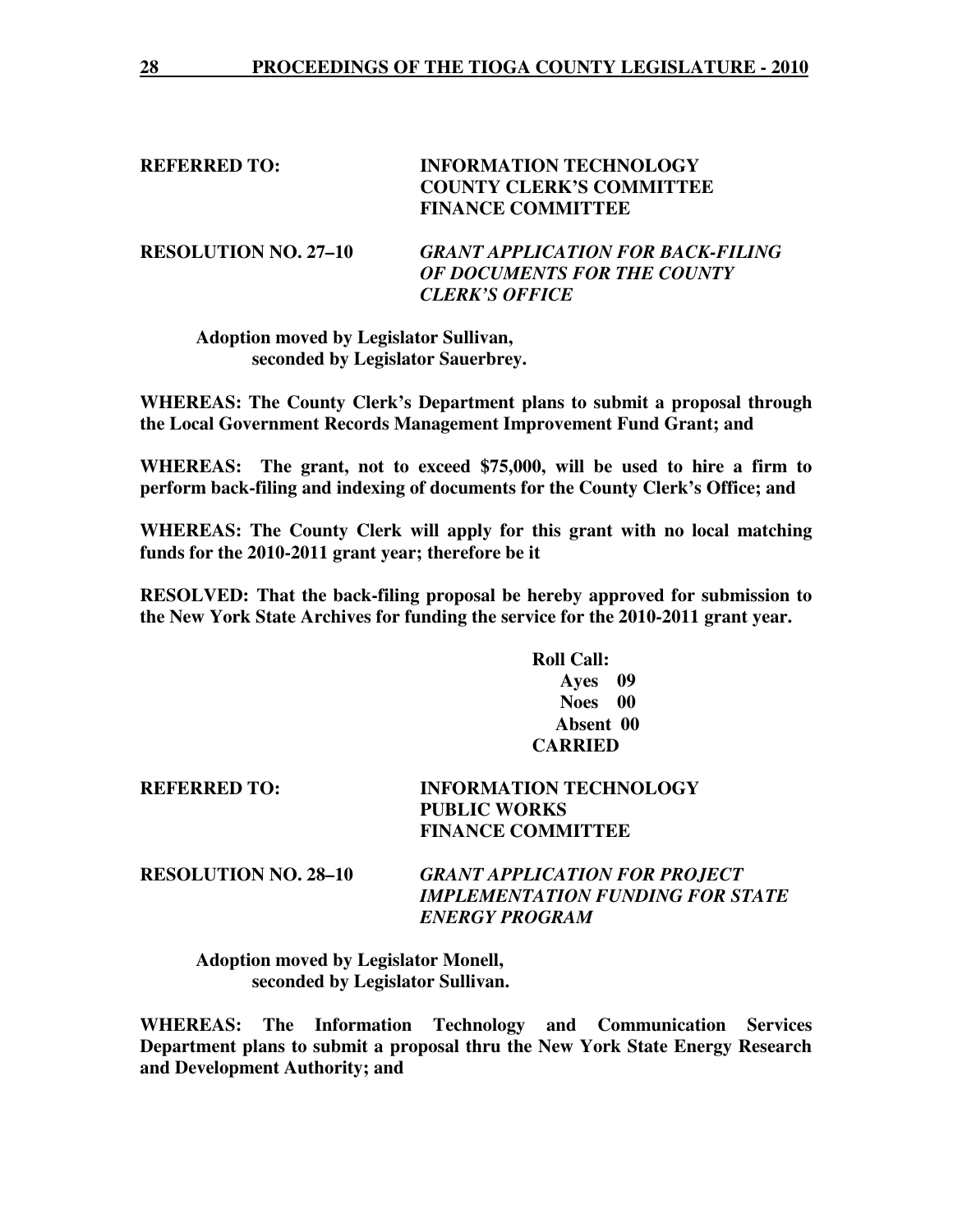**WHEREAS: The grant, not to exceed \$15,000, will be used to purchase software to control power usage of computer equipment to reduce energy cost; and** 

**WHEREAS: Information Technology will apply for this grant with no local matching funds for the 2010 grant year; therefore be it** 

**RESOLVED: That the power management proposal be hereby approved for submission to the New York State Energy Research and Development Authority for the 2010 grant year.** 

> **Roll Call: Ayes 09 Noes 00 Absent 00 CARRIED**

### **REFERRED TO: HEALTH & HUMAN SERVICES**

**RESOLUTION NO. 29–10** *AUTHORIZATION TO MAKE APPLICATION FOR SECTION 5311 ANNUAL OPERATING ASSISTANCE SOCIAL SERVICES* 

 **Adoption moved by Legislator Huttleston, Seconded by Legislator McEwen.** 

**WHEREAS: The County of Tioga is submitting a request for a grant of funds to the New York State Department of Transportation, pursuant to Section 5311, Title 49 United States Code, for a project to provide public mass transportation service for fixed route and demand response service throughout the County, with limited service to contiguous counties, by Tioga Transport, Inc. for the 2009 and 2010 fiscal years; and** 

**WHEREAS: The County of Tioga and the State of New York have entered into a continuing agreement which authorizes the undertaking of the Project and payment of the Federal Share; and** 

**WHEREAS: The County of Tioga is contracting with a third party subcontractor for the project described above; now therefore be it** 

**RESOLVED: That the Chair of the Legislature is authorized to act on behalf of the County of Tioga to sign the application and progress and complete the above named project; and be it further**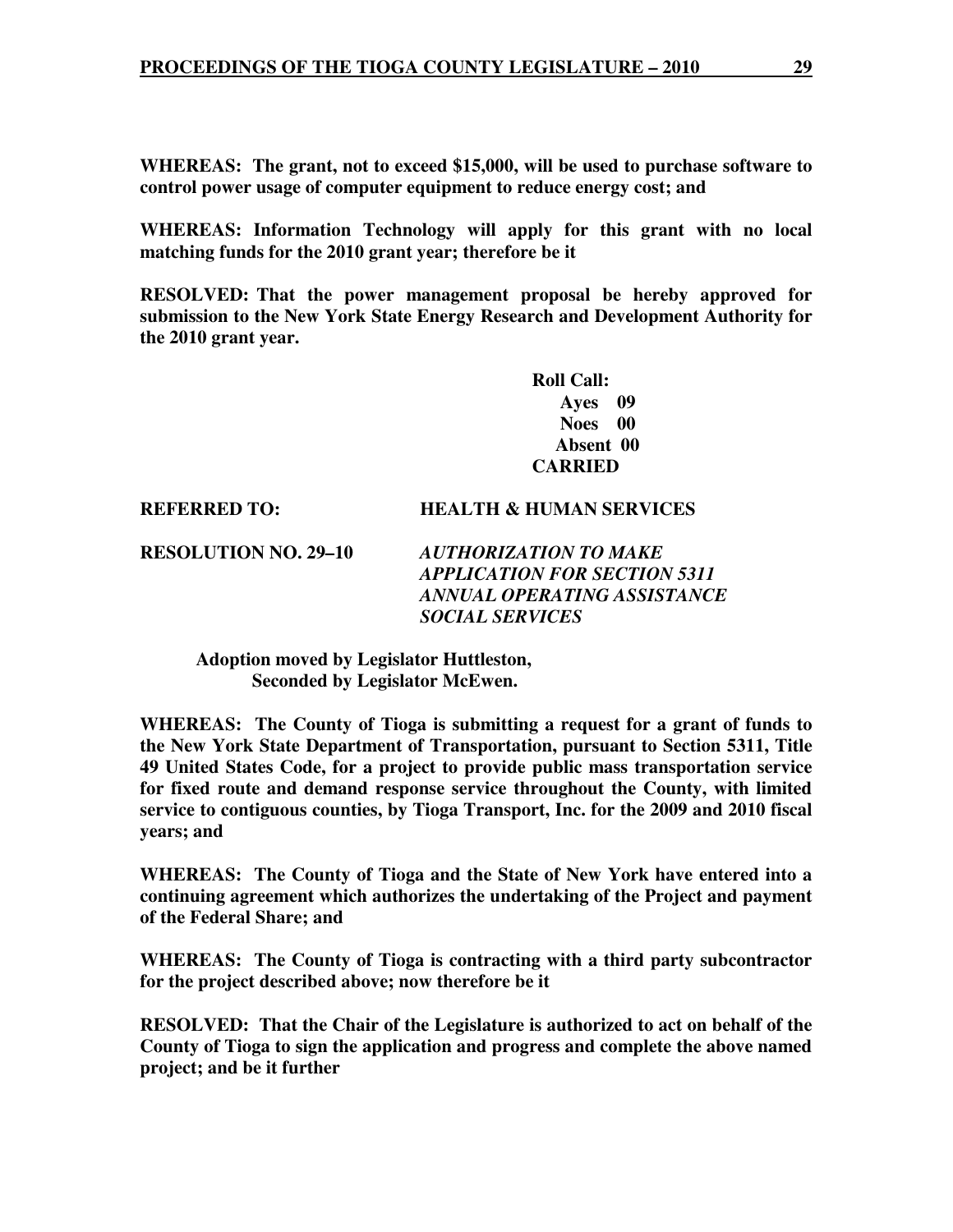**RESOLVED: That the Chair of the Legislature is authorized to sign any contracts or agreements between County of Tioga and any third party subcontractor necessary to complete the public transportation project, subject to the approval of the County Attorney.** 

> **Roll Call: Ayes 09 Noes 00 Absent 00 CARRIED**

### **REFERRED TO: PUBLIC WORKS**

**RESOLUTION NO. 30-10** *AMEND RESOLUTION 234-09 REDUCE APPROPRIATED FUNDS FOR STIMULUS PROJECT SOUTHSIDE DRIVE BRIDGE PIN 9753.44 BIN 3335530* 

## **Adoption moved by Legislator Roberts, seconded by Legislator Monell.**

**WHEREAS: In August 2009 Resolution 234-09 was approved appropriating \$1,805,000 for the Southside Drive Bridge Stimulus Project (Contract D031975, PIN 9753.44); and** 

**WHEREAS: Actual bids were received for this project and the total project cost was reduced to \$1,424,000; therefore be it** 

**RESOLVED: That Resolution No. 234-09 be amended to reflect the appropriated funds for this project be reduced to \$1,424,000; and be it further** 

**RESOLVED: That the Chair of the Legislature of the County of Tioga is hereby authorized to execute all necessary Agreements or Certifications on behalf of the County of Tioga, (subject to the Municipal/Sponsor Attorney's approval as to form the content), with the New York State Department of Transportation in connection with the advancement or approval of the project indentified in the State/Local Agreement; and providing for the administration of the Project and the County of Tioga's first instance funding of the Local share of Federal-aid and State-aid eligible Project costs and all Project costs within appropriations therefore that are not so eligible; and be it further**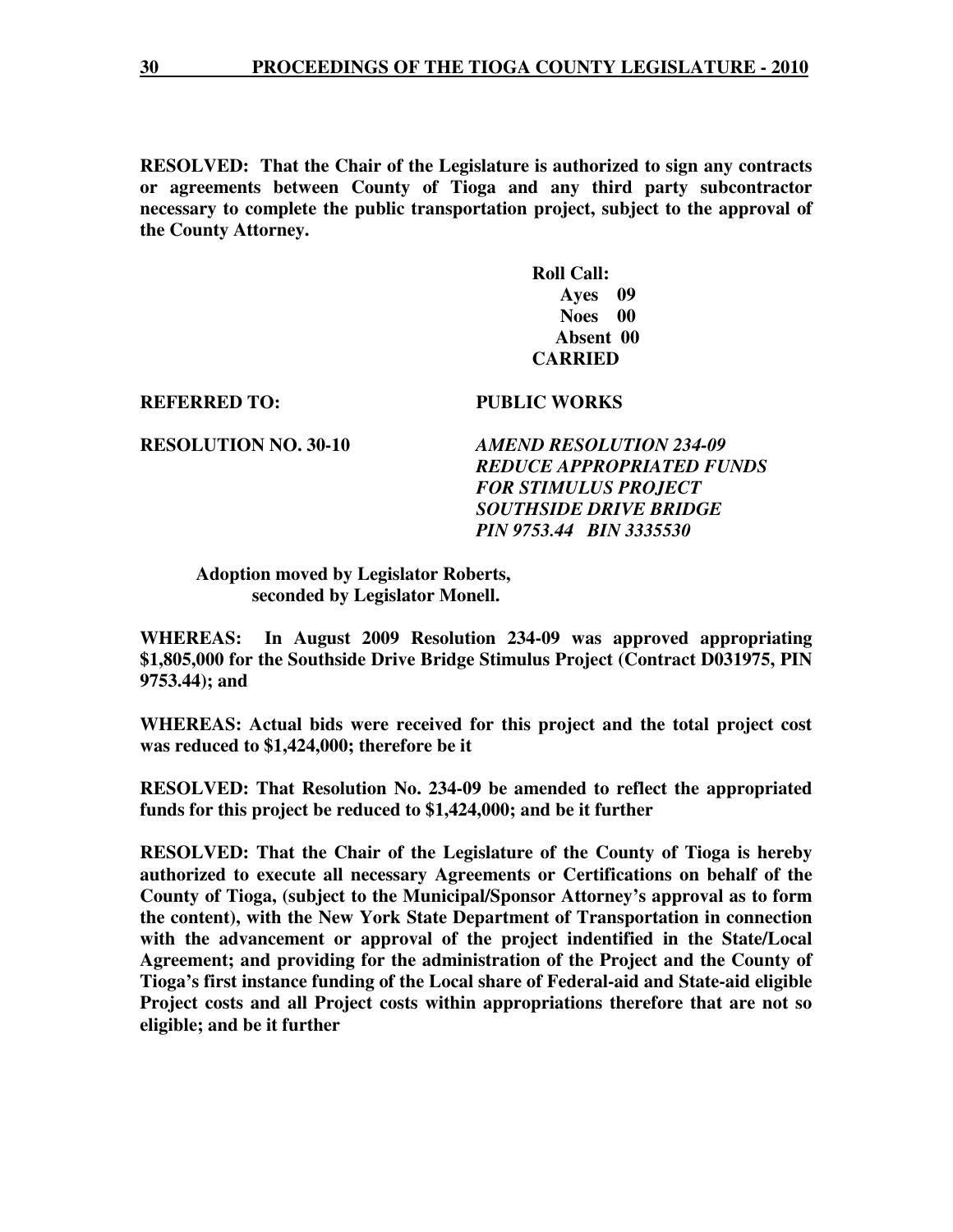**RESOLVED: That a certified copy of this Resolution be filed with the New York State Commissioner of the Department of Transportation be attaching it to any necessary Agreement in connection with the Project; and be it further** 

**RESOLVED: That this Resolution shall take effect immediately.** 

 **Roll Call: Ayes 09 Noes 00 Absent 00 CARRIED** 

| <b>REFERRED TO:</b>         | <b>PUBLIC WORKS COMMITTEE</b>                                  |
|-----------------------------|----------------------------------------------------------------|
| <b>RESOLUTION NO. 31-10</b> | <b>RE-ESTABLISH PRIOR YEAR</b><br><b>PUBLIC WORKS PROJECTS</b> |

 **Adoption moved by Legislator Roberts, seconded by Legislator Monell.** 

**WHEREAS: Prior year Public Works Projects need to be re-established for the remaining balance as of year end 2009 for completion in 2010; therefore be it** 

**RESOLVED: That the following accounts and amounts be re-established:** 

| <b>Bridge Projects</b> |                                 | BIN#    | <b>AMT</b> to Establish |
|------------------------|---------------------------------|---------|-------------------------|
| H2006.03               | <b>Halsey Valley Rd. Bridge</b> | 3335010 | 71,216.78<br>\$         |
| H <sub>2009.02</sub>   | <b>East River Rd. Bridges</b>   | 335410  | \$1,717,768.09          |
| H <sub>2009.03</sub>   | <b>Culvert Replacement</b>      |         | 90,443.40<br>\$         |
| H <sub>2009.08</sub>   | <b>Main St. Bridge</b>          | 3334800 | 75,462.78               |
|                        | <b>Total Re-Established</b>     |         | \$1,954,891.05          |
| <b>CHIPS PROGRAM</b>   |                                 |         |                         |
| H <sub>2008.02</sub>   | <b>Bodle Hill RD.</b>           |         | \$<br>63,251.43         |
| H <sub>2008.03</sub>   | Goodrich Rd.                    |         | \$<br>23,711.31         |
| H <sub>2008.04</sub>   | <b>Montrose Turnpike</b>        |         | \$<br>28,827.88         |
| H <sub>2009.01</sub>   | West Creek Rd.                  |         | 166,839.29              |
|                        |                                 |         | 282,629.91<br>\$        |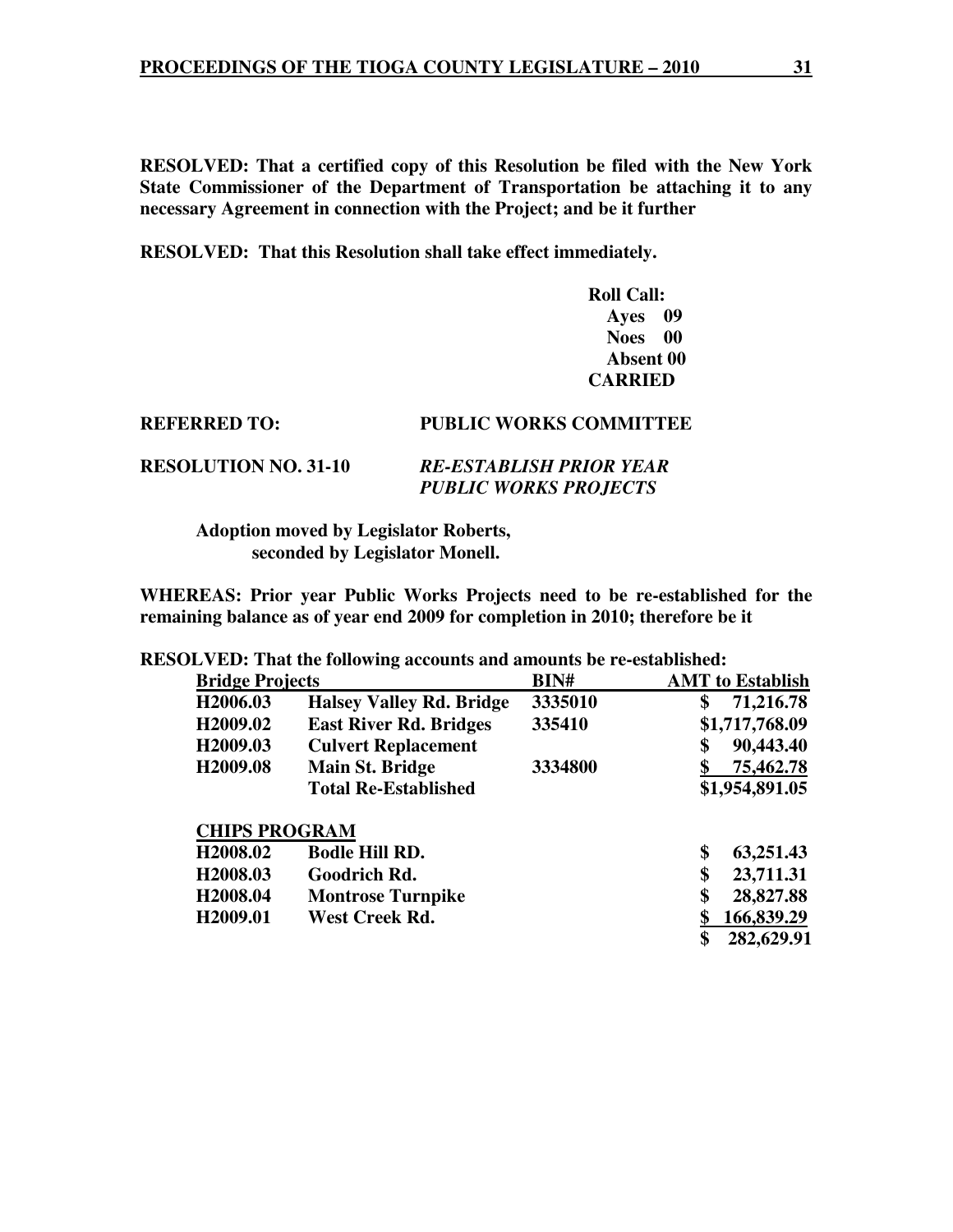| <b>Capital Construction</b>   |                                   |         |                         |
|-------------------------------|-----------------------------------|---------|-------------------------|
| H1620.20-926                  | <b>HVAC</b> control System        |         | \$<br>30,000.00         |
| H1620.20-923                  | <b>Standby Generator</b>          |         | \$<br>70,609.21         |
| H1620.20-924                  | <b>Court House Façade</b>         |         | \$<br>73,991.00         |
| H1620.20-925                  | 56 Main St Façade                 |         | \$<br>3,101.00          |
| H1620.20-121                  | <b>Elevators</b>                  |         | \$<br>50,000.00         |
| H1620.20-927                  | <b>CRT House Ext. Renovations</b> |         | \$<br>360,000.00        |
|                               |                                   |         | \$<br>587,701.21        |
| <b>Capital Equipment</b>      |                                   |         |                         |
| H1620.21-996                  | <b>PSB Lighting</b>               |         | \$<br>50,000.00         |
| <b>Federal Bridge Program</b> |                                   | BIN#    | <b>AMT</b> to Establish |
| H <sub>2007.14</sub>          | <b>Tappan Rd. Bridge</b>          | 3335280 | \$1,478,760.55          |
| H2008.07                      | <b>Glen Mary Dr. Bridge</b>       | 3335530 | \$<br>141,124.27        |
| H <sub>2008.08</sub>          | <b>Southside Dr. Bridge</b>       | 3335530 | \$1,669,169.93          |
|                               |                                   |         | \$3,289,054.75          |

### **And be it further**

**RESOLVED: That the corresponding revenue sources shall also be re-established in the 2010 modified budget.** 

| <b>Roll Call:</b>   |
|---------------------|
| Ayes 09             |
| <b>Noes</b><br>- 00 |
| Absent 00           |
| <b>CARRIED</b>      |

| <b>REFERRED TO:</b>         | <b>ED&amp;P COMMITTEE</b>                 |  |
|-----------------------------|-------------------------------------------|--|
|                             | <b>ITCS COMMITTEE</b>                     |  |
| <b>RESOLUTION NO. 32-10</b> | <b>RESOLUTION AUTHORIZING APPLICATION</b> |  |
|                             | <b>FOR AND ACCEPTANCE OF NATIONAL</b>     |  |
|                             | <i>TELECOMMUNICATIONS AND</i>             |  |
|                             | <i><b>INFORMATION ADMINISTRATION</b></i>  |  |
|                             | <b>BROADBAND INITIATIVE PROGRAM</b>       |  |
|                             | FUNDING TO CREATE A PUBLIC OPEN           |  |
|                             | <b>ACCESS FIBER OPTIC BACKBONE</b>        |  |
|                             |                                           |  |

 **Adoption moved by Legislator Sullivan, seconded by Legislator Monell.**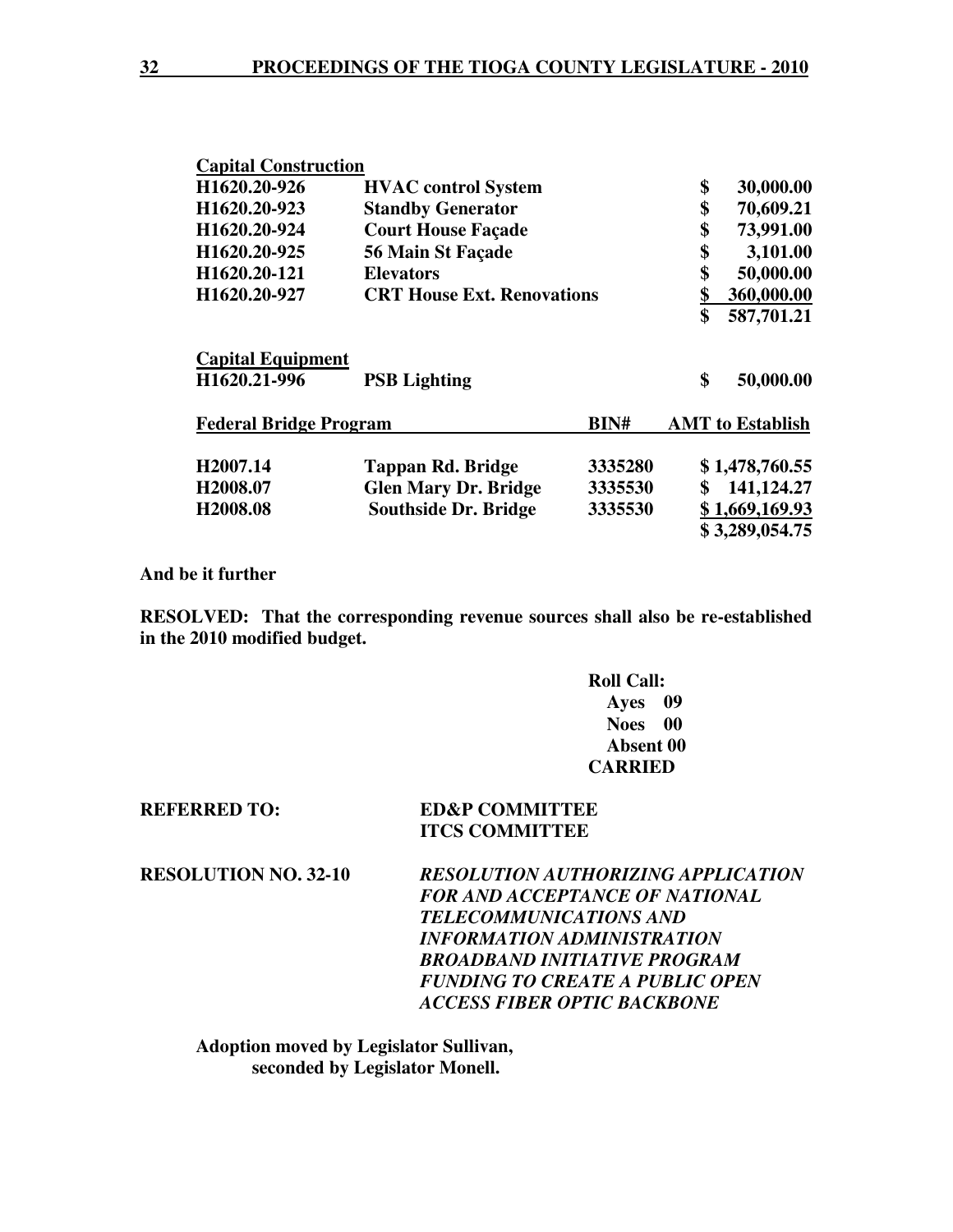**WHEREAS: The Southern Tier East Regional Planning Development Board has developed a regional plan for a public open access telecommunications network that will enhance public, community, and business access to broadband optical fiber telecommunications service beyond that presently available to many parts of our county, and** 

**WHEREAS: This telecommunications plan envisions creating open access points of presence at which private vendors could connect to the regional network at an affordable cost to provide the direct service to customers at a competitive price, and** 

**WHEREAS: In concert with the Southern Tier Central Regional Planning and Development Board, and with the involvement their eleven counties, the Southern Tier East Regional Planning Development Board has received a grant from the Appalachian Regional Commission to begin implementation of said plan and has engaged ECC Technologies to develop a business model for this purpose, and** 

**WHEREAS: It is intended that as part of this public open access network development, service will be provided to support long term upgrades to individual county emergency services E-911 communication systems, support provided for future business development, and support advances in telemedicine throughout the counties of the Southern Tier East Region, and** 

**WHEREAS: Under the American Recovery and Reinvestment Act of 2009 (ARRA) there is an opportunity to expedite the implementation of a regional optical fiber open access network under grants from the US Department of Commerce, National Telecommunications and Information Administration or US Department of Agriculture, Rural utilities Service, and** 

**WHEREAS: The Tier Information and Enterprise Resources, Incorporated, (TIER, Inc) the not-for-profit affiliate of the Southern Tier East Regional Planning Development Board has agreed to serve as the lead agency to apply for and to accept ARRA funding in the approximate amount of \$20 million to build a public open access fiber optic backbone (the "Project); and** 

**RESOLVED: That the Tioga County Legislature hereby supports development of and participation in the oversight of the Project in such a manner as may be provided through a joint memorandum of understanding between the participating counties, and be it further** 

**RESOLVED: That this resolution is contingent on approval by the Legislature of an MOU; which MOU must be approved by at least four counties in the Southern Tier East or Southern Tier Central Regions of New York and the Board of Directors of Tier Information and Enterprise Resources, Inc.**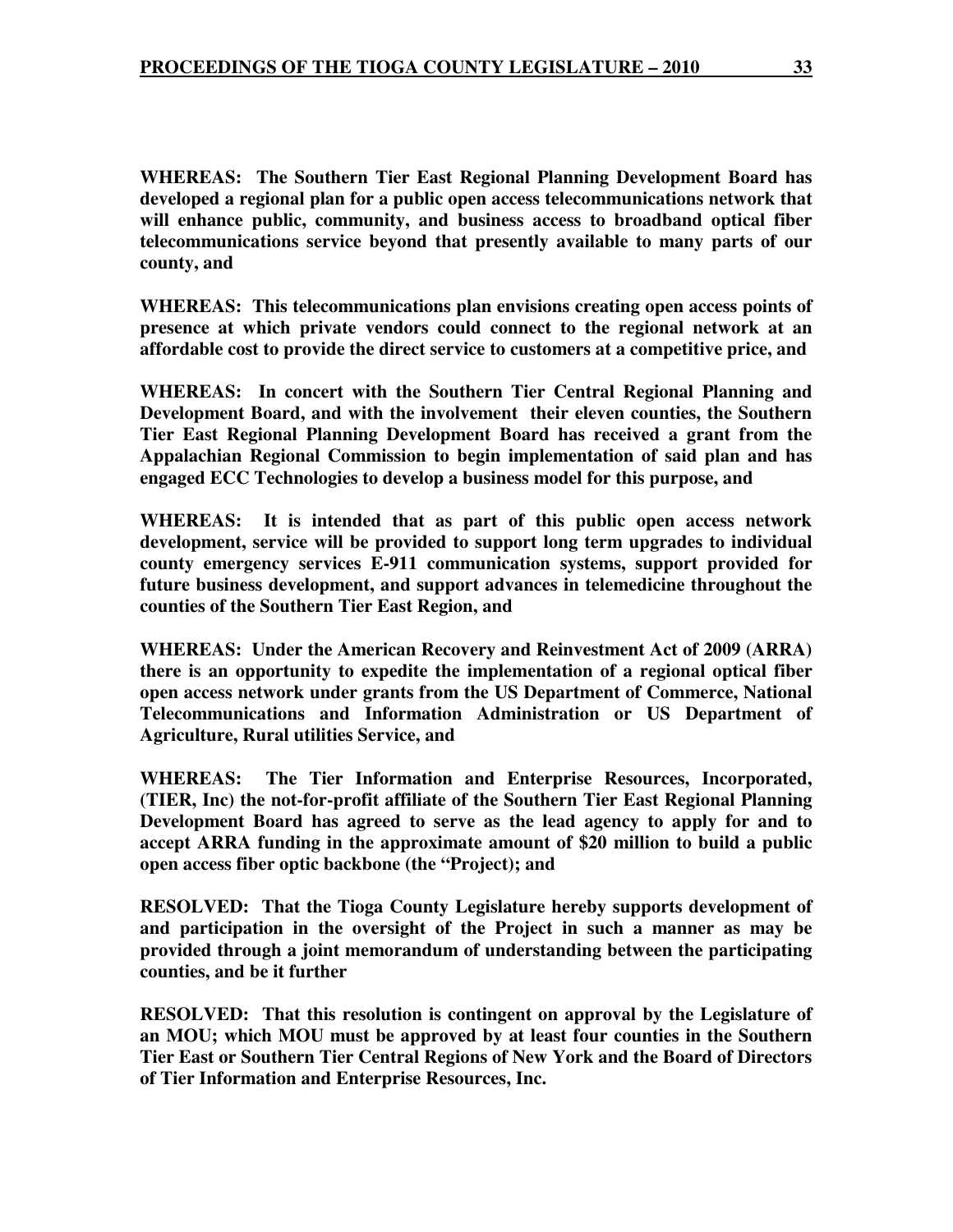**34 PROCEEDINGS OF THE TIOGA COUNTY LEGISLATURE - 2010**

 **On roll call vote on the above resolution, seven members voted Aye, Legislators Quinlan and Roberts voting no, and the resolution was adopted.** 

| <b>REFERRED TO:</b>         | <b>PUBLIC SAFETY COMMITTEE</b>                                                                                                                             |
|-----------------------------|------------------------------------------------------------------------------------------------------------------------------------------------------------|
| <b>RESOLUTION NO. 33-10</b> | <b>ACCEPTANCE OF APPLICATION FOR</b><br><b>NEWARK VALLEY FIREFIGHTER JAMES</b><br>VANNORDSTRAND TO JOIN THE TIOGA<br><b>COUNTY FIRE INVESTIGATION TEAM</b> |

 **Adoption moved by Legislator Sauerbrey, seconded by Legislator Oberbeck.** 

**WHEREAS: The Bureau of Fire provides high quality Fire Investigation Team support to the Fire Service in Tioga County, and** 

**WHEREAS: This service is provided by local, highly trained volunteers, and** 

**WHEREAS: Waverly Firefighter Ryan Quigley has recently resigned from the Team; and** 

**WHEREAS: Newark Valley Firefighter James VanNordstrand has applied for membership to the Tioga County Fire Investigation Team; and** 

**WHEREAS: Firefighter VanNordstrand is currently experienced at many of the skills necessary for a Successful Fire Investigator to perform an accurate Cause and Origin Investigation; and** 

**WHEREAS: Firefighter VanNordstrand would replace Firefighter Quigley as an active member of the Tioga County Fire Investigation Team; therefore be it** 

**RESOLVED: That Newark Valley Firefighter James VanNordstrand be added to the Tioga County Fire Investigation Team roster to replace Ryan Quigley.** 

#### **CARRIED**

#### **REFERRED TO: PUBLIC SAFETY COMMITTEE**

**RESOLUTION NO. 34-10** *APPOINT - FIRE ADVISORY BOARD*

**Adoption moved by Legislator Sauerbrey, Seconded by Legislator Oberbeck.**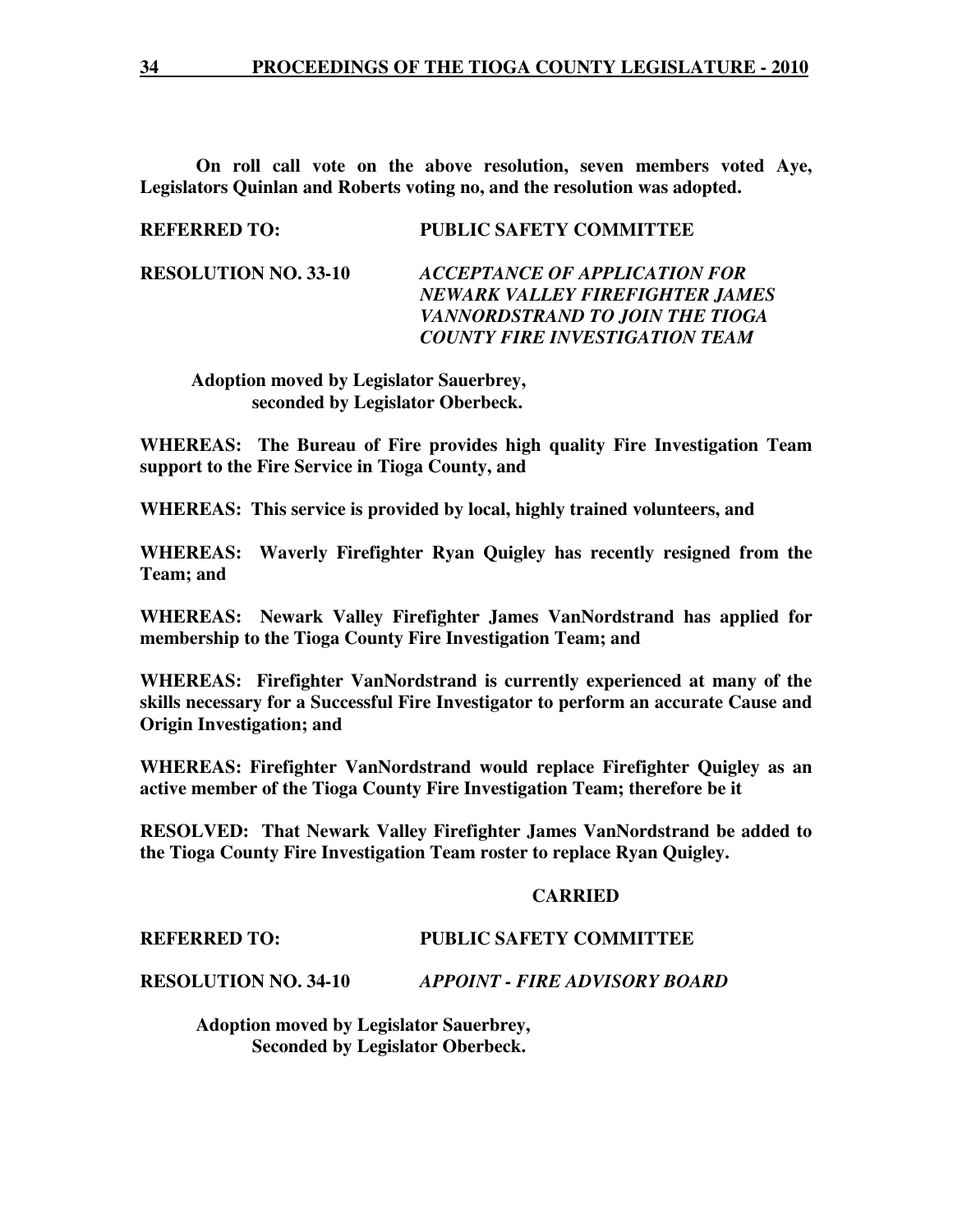**RESOLVED: That upon recommendation of the Tioga County Fire Chiefs, the following members be and are hereby appointed to the Tioga County Fire Advisory Board for the year 2010:** 

| <b>OFFICERS:</b> | <b>CHAIRMAN</b>  | <b>STEVE FEDOROWICZ</b> |
|------------------|------------------|-------------------------|
|                  | VICE CHAIRMAN    | <b>DON HOWARD</b>       |
|                  | <b>SECRETARY</b> | <b>MICHAEL RODEN</b>    |

| <b>DELIGATE</b>          | <b>ALTERNATE</b>                                                       |
|--------------------------|------------------------------------------------------------------------|
| <b>MIKE RODEN</b>        | <b>DON AMES</b>                                                        |
| <b>BRET WELCH</b>        | <b>ANDREW HANSON</b>                                                   |
| <b>ROB ZIEMBA</b>        | <b>MARK DANIEL</b>                                                     |
| <b>JOHN ROMAN Jr.</b>    | <b>TOM KING</b>                                                        |
| <b>RON FRISBIE</b>       | <b>DAVE BUMP</b>                                                       |
| <b>DAVE CURTIS</b>       | <b>BOB LONG</b>                                                        |
| <b>ERNIE TUETKIN</b>     | <b>GEORGE WAHL</b>                                                     |
| <b>TRUMAN KITTLE</b>     | <b>JEFF HILLER</b>                                                     |
| <b>ED BIDWELL</b>        | <b>DAN GAVIN</b>                                                       |
| <b>KENNETH GORDINIER</b> | <b>JOHN KEENER</b>                                                     |
| <b>FRANK OKRASINSKI</b>  | <b>JOE STOCKS</b>                                                      |
| <b>CHRIS GARLAND</b>     | <b>DEREK GRIER</b>                                                     |
| <b>MILTON KEMP</b>       | <b>ART MAYER</b>                                                       |
| <b>DON HOWARD</b>        | <b>JEFF WHEELER</b>                                                    |
| <b>STEVE GUNTHER</b>     | <b>STEVE FEDOROWICZ</b>                                                |
|                          |                                                                        |
|                          |                                                                        |
|                          | <b>ALL COUNTY FIRE COORDINATORS</b><br><b>COUNTY EMERGENCY MANAGER</b> |

# **CARRIED**

| <b>REFERRED TO:</b>         | <b>LEGAL COMMITTEE</b><br>PERSONNEL COMMITTEE |
|-----------------------------|-----------------------------------------------|
| <b>RESOLUTION NO. 35-10</b> | <b>AMEND RESOLUTION 384-03</b>                |
|                             | <b>RESOLUTION AUTHORIZING A</b>               |
|                             | <b>CONTRACT WITH PART-TIME</b>                |
|                             | <b>PUBLIC DEFENDERS EMPLOYED</b>              |
|                             | <b>BY THE COUNTY FOR THE</b>                  |
|                             | <b>PROVISION OF ACTUAL AND</b>                |
|                             | <b>NECESSARY SUPPORT SERVICES</b>             |
|                             |                                               |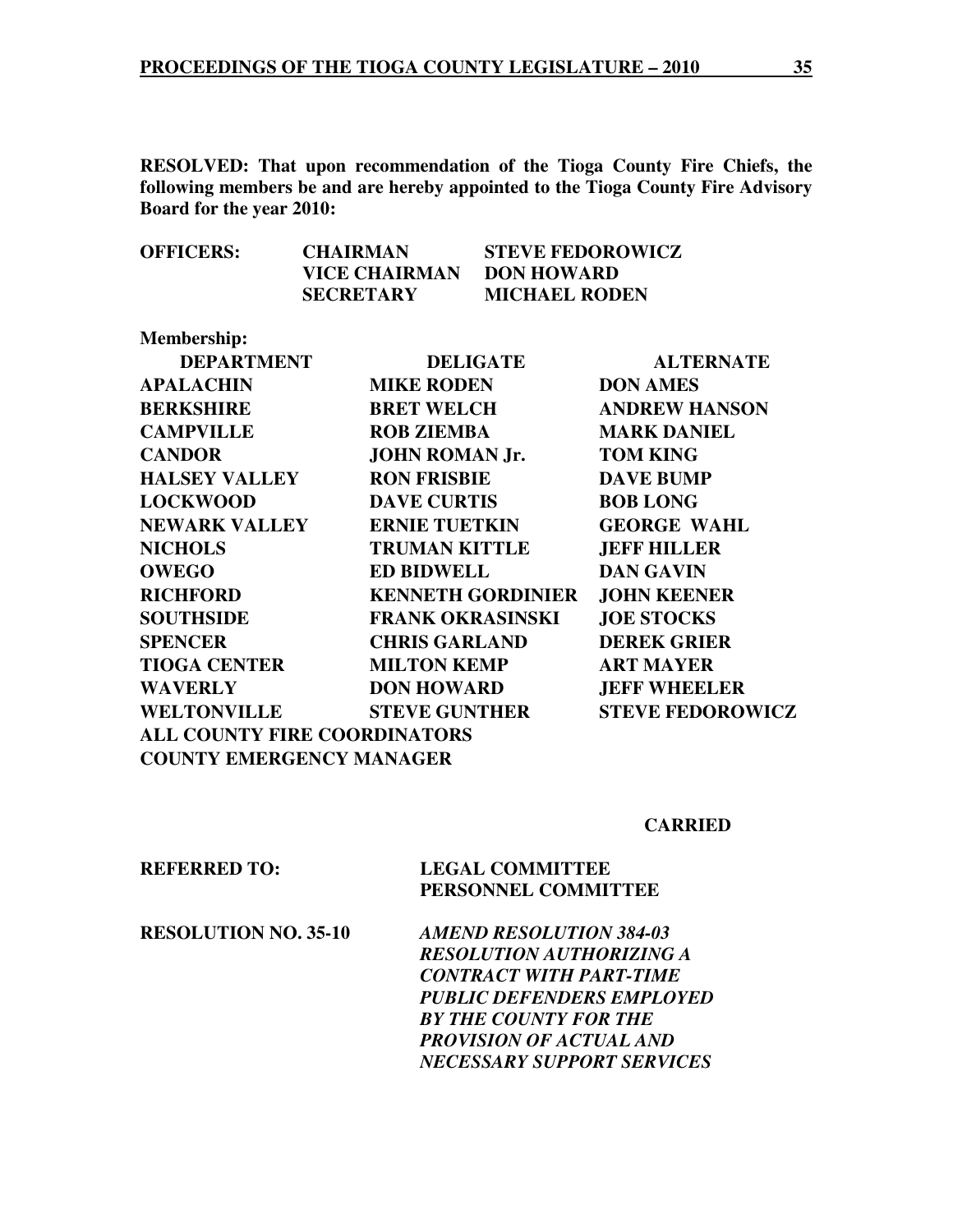**Adoption moved by Legislator McEwen, Seconded by Legislator Oberbeck.** 

**WHEREAS: The Public Defender, his Assistants and certain Assistant District Attorneys are either self-employed attorneys maintaining his/her own private law practice or employees of a private law firm; and** 

**WHEREAS: The County does not and is not adequately able to provide these attorneys with office space, office supplies, office equipment or staffing in support of their positions with the County; and** 

**WHEREAS: The attorney and/or the law firm incurs certain expenses related to office overhead items, including, but not limited to, office space, office supplies, office equipment, utilities and staffing; and** 

**WHEREAS: The actual amount of overhead costs incurred by the attorney or his/her law firm cannot be readily ascertained and apportioned to the work performed by the attorney for the County as opposed to the work performed by attorney for his/her private practice or law firm; and** 

**WHEREAS: The attorneys have executed contracts with the County according to annual budgeted amounts; and** 

**WHEREAS: Resolution 384-03 authorized the Chair of the Legislature to execute contracts with part-time Public Defenders to compensate the attorneys and/or their firms for expenses subject to a budgeted amount; and** 

**WHEREAS: Resolution 384-03 was limited to the Public Defender's Office and limited to the 2003 budget and needs to be amended; be it** 

**RESOLVED: That Resolution 384-03 is hereby amended to incorporate the Assistant District Attorneys who maintain his/her own private practice or employed or part of a law firm; and be it further** 

**RESOLVED: That such contracted amounts shall be limited to the amounts so budgeted annually by the County.** 

> **Roll Call: Ayes 09 Noes 00 Absent 00 CARRIED**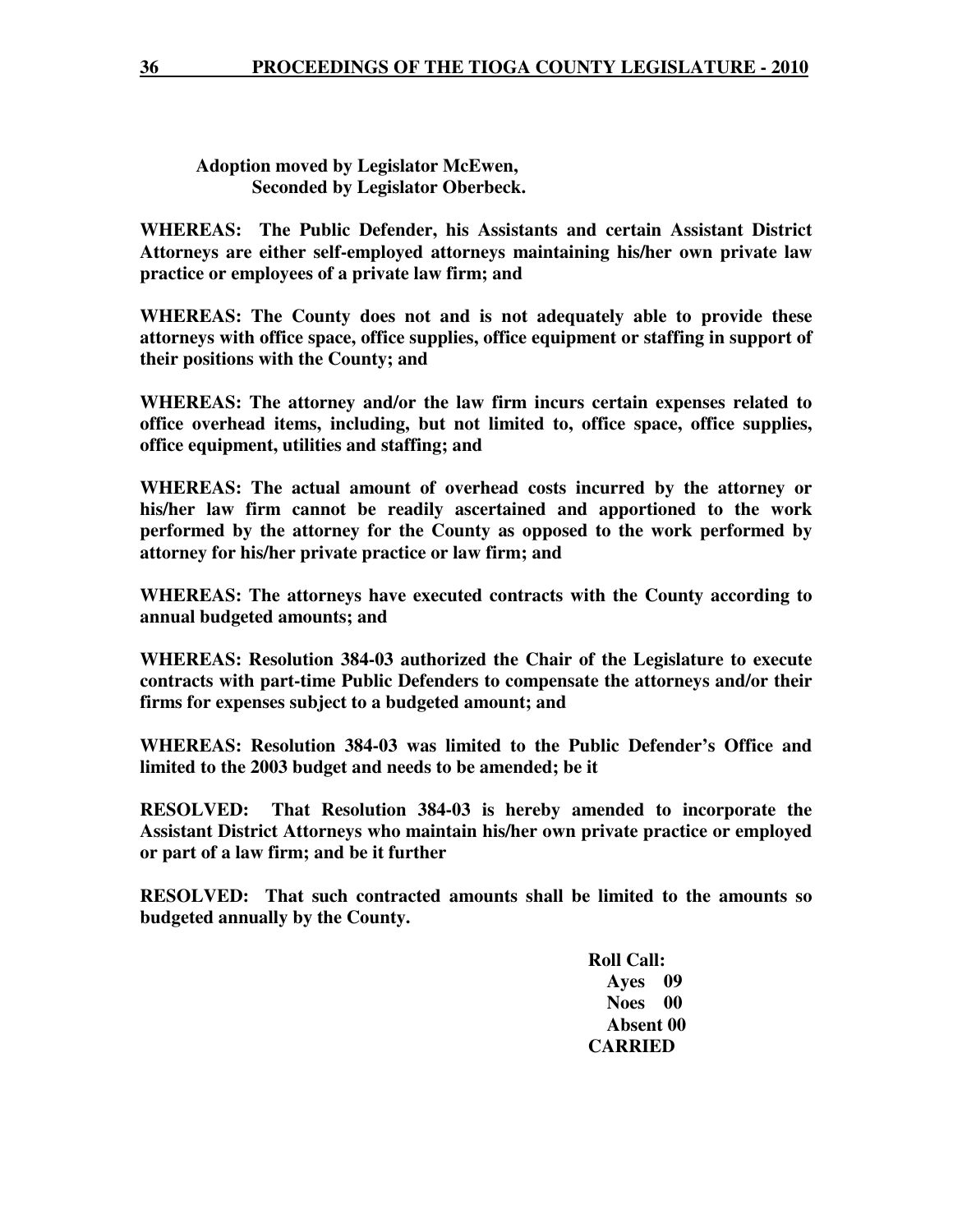**Legislator Huttleston made a motion to have the following late-filed resolutions considered, seconded by Legislator Monell and carried.** 

| <b>REFERRED TO:</b>       | <b>HEALTH &amp; HUMAN SERVICES</b><br><b>COMMITTEE</b><br><b>FINANCE COMMITTEE</b>                           |
|---------------------------|--------------------------------------------------------------------------------------------------------------|
| <b>RESOLUTION NO. -10</b> | <b>AUTHORIZE THE APPLICATION FOR A</b><br>NYS-DOH GRANT: "CREATING HEALTHY<br>PLACES TO LIVE, WORK AND PLAY" |

 **Adoption moved by Legislator Huttleston, Seconded by Legislator Monell.** 

**WHEREAS: It is required under current Tioga County Policy 47 that the County Legislature give prior approval for all grants that will require in-kind contributions; and** 

**WHEREAS: New York State Health Department desires to reduce obesity in New York, one of the major causes of health insurance increases; and** 

**WHEREAS: New York State Health Department is accepting applications for the "Creating Healthy Places to Live, Work and Play" grant to provide funding to assist Counties in reducing obesity and other chronic diseases; and** 

**WHEREAS: This grant is intended to be "block-type" funding to insure that chronic disease programs survive other funding cuts to programs related to chronic disease (i.e. Obesity and Diabetes); and** 

**WHEREAS: New York State Health Department intends to award this grant to four counties in the Central New York Region; and** 

**WHEREAS: Tioga County Health Department wishes to apply for this grant; and** 

**WHEREAS: The grant will be for between \$875,000 and 1.2 million dollars over five years, depending on award amount; and** 

**WHEREAS: A local share of up to \$26,250 (based upon grant award amount) of inkind costs on an annual basis would be required; and** 

**WHEREAS: The in-kind contribution can consist of existing costs of providing office space, telephone, use of a vehicle and computer systems, thereby reducing the additional costs; and**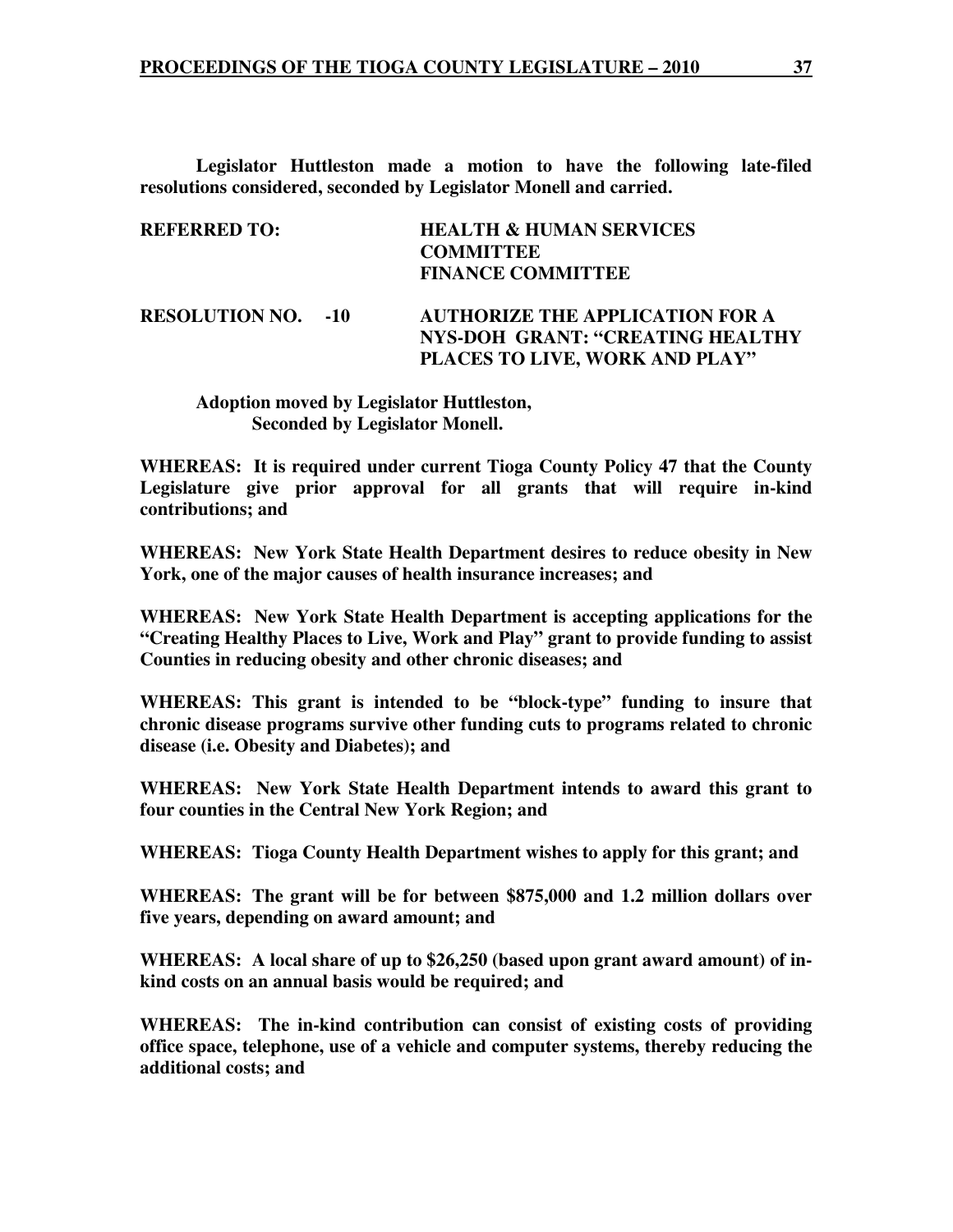**WHEREAS: This grant will be in partnership with the Rural Health Network of South Central New York; and** 

**WHEREAS: Application for the grant does not result in Tioga County being required to accept the grant if awarded; and** 

**WHEREAS: This resolution is only to authorize TCHD to apply for the grant, and if TCHD is awarded the grant, the Legislature will then determine if it wishes to accept the grant award via resolution at that time; therefore be it** 

**RESOLVED: That the Legislature authorize TCHD to submit an application to NYSDOH for the "Creating Healthy Places to Live, Work and Play" grant.** 

 **On roll call vote on the above resolution, four members voted Aye, Legislators Oberbeck, Quinlan, Roberts, Sauerbrey, and McEwen voting no, and the resolution failed.** 

| <b>REFERRED TO:</b> | <b>HEALTH &amp; HUMAN SERVICES</b> |
|---------------------|------------------------------------|
|                     | <b>COMMITTEE</b>                   |
|                     | <b>FINANCE COMMITTEE</b>           |

**RESOLUTION NO. 36-10** *APPROPRIATION OF FUNDS*

 **Adoption moved by Legislator Huttleston, Seconded by Legislator Sauerbrey.** 

**WHEREAS: Tioga County Health Department (TCHD) has received additional state aid funding from NYS Department of Health; and** 

**WHEREAS: The program timeline and workplan for the funding is October 1, 2009 through March 31, 2010; and** 

**WHEREAS: TCHD began efforts towards the program in developing the required workplan in October 2009; and** 

**WHEREAS: TCHD received final approval of the workplan and budget in December 2009 and now can appropriate funds into the proper account codes that match the approved budget; and** 

**WHEREAS: Tioga County Health Department has already started receiving payments of this funding; and** 

**WHEREAS: Appropriation of funds requires Legislative approval; therefore be it**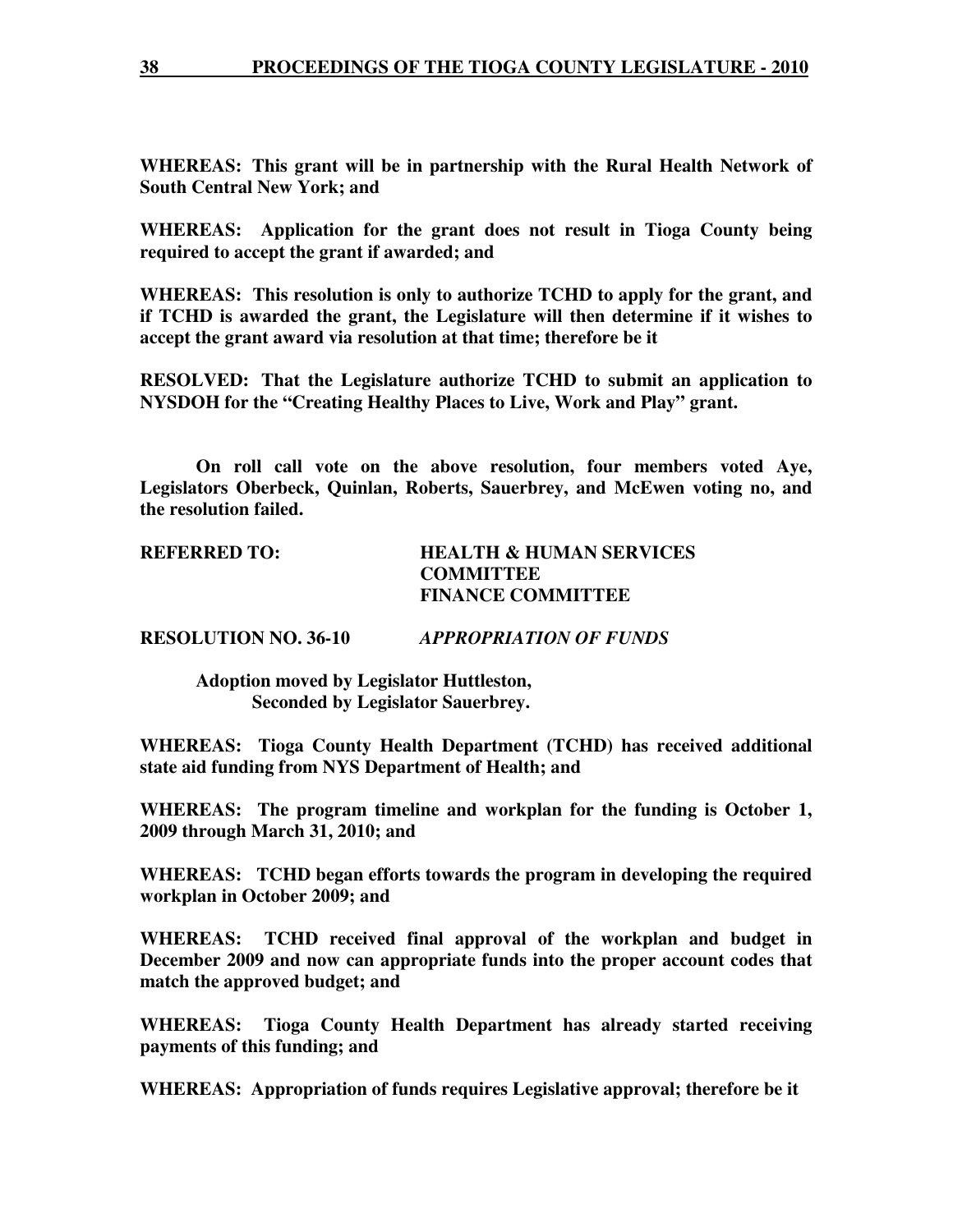**RESOLVED: That funding be appropriated as follows:**

|     | From: A3401.12 Health Education Program  | \$34,000 |
|-----|------------------------------------------|----------|
| To: | A4012.20-130 Health Education: Equipment | \$7,500  |
| To: | A4012.40-130 Health Education: Services  | \$26,500 |

 **Roll Call: Ayes 09 Noes 00 Absent 00 CARRIED** 

#### **REFERRED TO: FINANCE COMMITTEE**

**RESOLUTION NO. 37-10** *ERRONEOUS ASSESSMENT* 

 *TOWN OF NEWARK VALLEY* 

### **Adoption moved by Legislator McEwen, Seconded by Legislator Monell.**

**WHEREAS: An application for corrected tax roll indicates that property no. 1899 assessed to Reda E Fidurski and Gustav Perrson on the 2010 tax rolls of the Town of Newark Valley is erroneous in that the veterans exemptions were removed in error, and the 2010 taxable value of \$103,300 should have been \$65,080; be it therefore** 

**RESOLVED: That a corrected 2010 tax bill be issued to Reda Fidurski for property no. 1899 by the Town of Newark Valley as follows:** 

#### **2010 Corrected Tax Bill**

| County                    | 767.94     |
|---------------------------|------------|
| <b>Recycle</b>            | 32.08      |
| <b>Townwide</b>           | 328.10     |
| <b>Newark Valley Fire</b> | 149.12     |
| <b>TOTAL</b>              | \$1,277.24 |

**and be it further** 

**RESOLVED: That the erroneous town tax of \$451.00 be charged back to the Town of Newark Valley; and be it further**